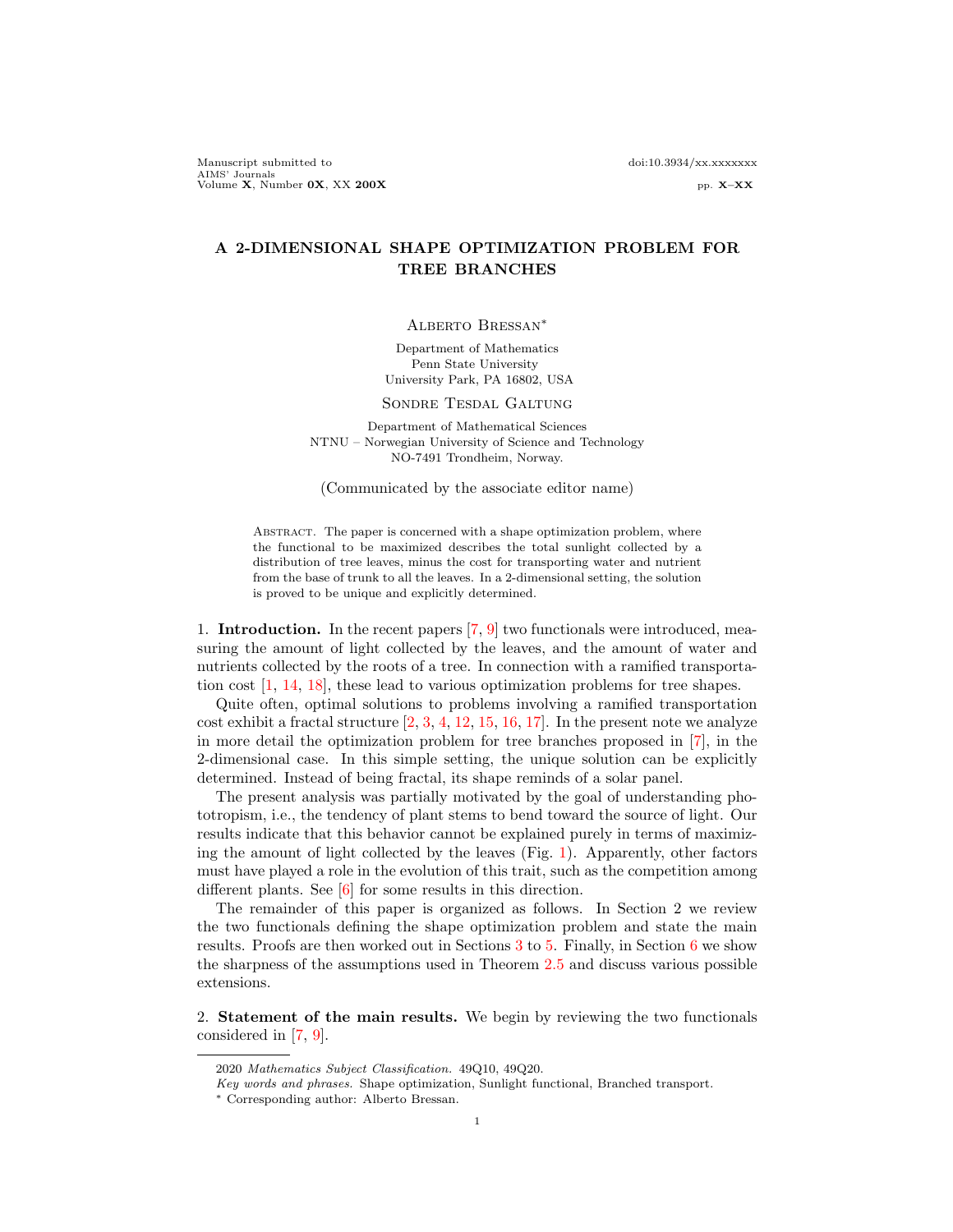

<span id="page-1-0"></span>FIGURE 1. A stem  $\gamma_1$  perpendicular to the sun rays is optimally shaped to collect the most light. For the stem  $\gamma_2$  bending toward the light source, the upper leaves put the lower ones in shade.

2.1. A sunlight functional. Let  $\mu$  be a positive, bounded Radon measure on  $\mathbb{R}^d_+ \doteq \{(x_1, x_2, \ldots, x_d) ; x_d \geq 0\}.$  Thinking of  $\mu$  as the density of leaves on a tree, we seek a functional  $\mathcal{S}(\mu)$  describing the total amount of sunlight absorbed by the leaves. Fix a unit vector

$$
\mathbf{n} \in S^{d-1} \doteq \{x \in \mathbb{R}^d \, ; \, |x| = 1\},
$$

and assume that all light rays come parallel to **n**. Call  $E_n^{\perp}$  the  $(d-1)$ -dimensional subspace perpendicular to **n** and let  $\pi_n : \mathbb{R}^d \to E_n^{\perp}$  be the perpendicular projection. Each point  $\mathbf{x} \in \mathbb{R}^d$  can thus be expressed uniquely as

$$
\mathbf{x} = \mathbf{y} + s\mathbf{n} \tag{1}
$$

with  $y \in E_n^{\perp}$  and  $s \in \mathbb{R}$ .

On the perpendicular subspace  $E_n^{\perp}$  consider the projected measure  $\mu^n$ , defined by setting

$$
\mu^{\mathbf{n}}(A) = \mu\Big(\big\{x \in \mathbb{R}^d \, ; \, \pi_{\mathbf{n}}(x) \in A\big\}\Big). \tag{2}
$$

Call  $\Phi$ <sup>n</sup> the density of the absolutely continuous part of  $\mu$ <sup>n</sup> w.r.t. the  $(d-1)$ dimensional Lebesgue measure on  $E_{\mathbf{n}}^{\perp}$ .

Definition 2.1. The total amount of sunlight from the direction n captured by a measure  $\mu$  on  $\mathbb{R}^d$  is defined as

<span id="page-1-2"></span>
$$
\mathcal{S}^{\mathbf{n}}(\mu) \doteq \int_{E_{\mathbf{n}}^{\perp}} \left( 1 - \exp\{-\Phi^{\mathbf{n}}(y)\} \right) dy. \tag{3}
$$

More generally, given an integrable function  $\eta \in L^1(S^{d-1})$ , the total sunlight absorbed by  $\mu$  from all directions is defined as

<span id="page-1-1"></span>
$$
S^{\eta}(\mu) \doteq \int_{S^{d-1}} \left( \int_{E_{\mathbf{n}}^{\perp}} \left( 1 - \exp\{-\Phi^{\mathbf{n}}(y)\} \right) dy \right) \eta(\mathbf{n}) d\mathbf{n} \,. \tag{4}
$$

In the formula [\(4\)](#page-1-1),  $\eta(\mathbf{n})$  accounts for the intensity of light coming from the direction n.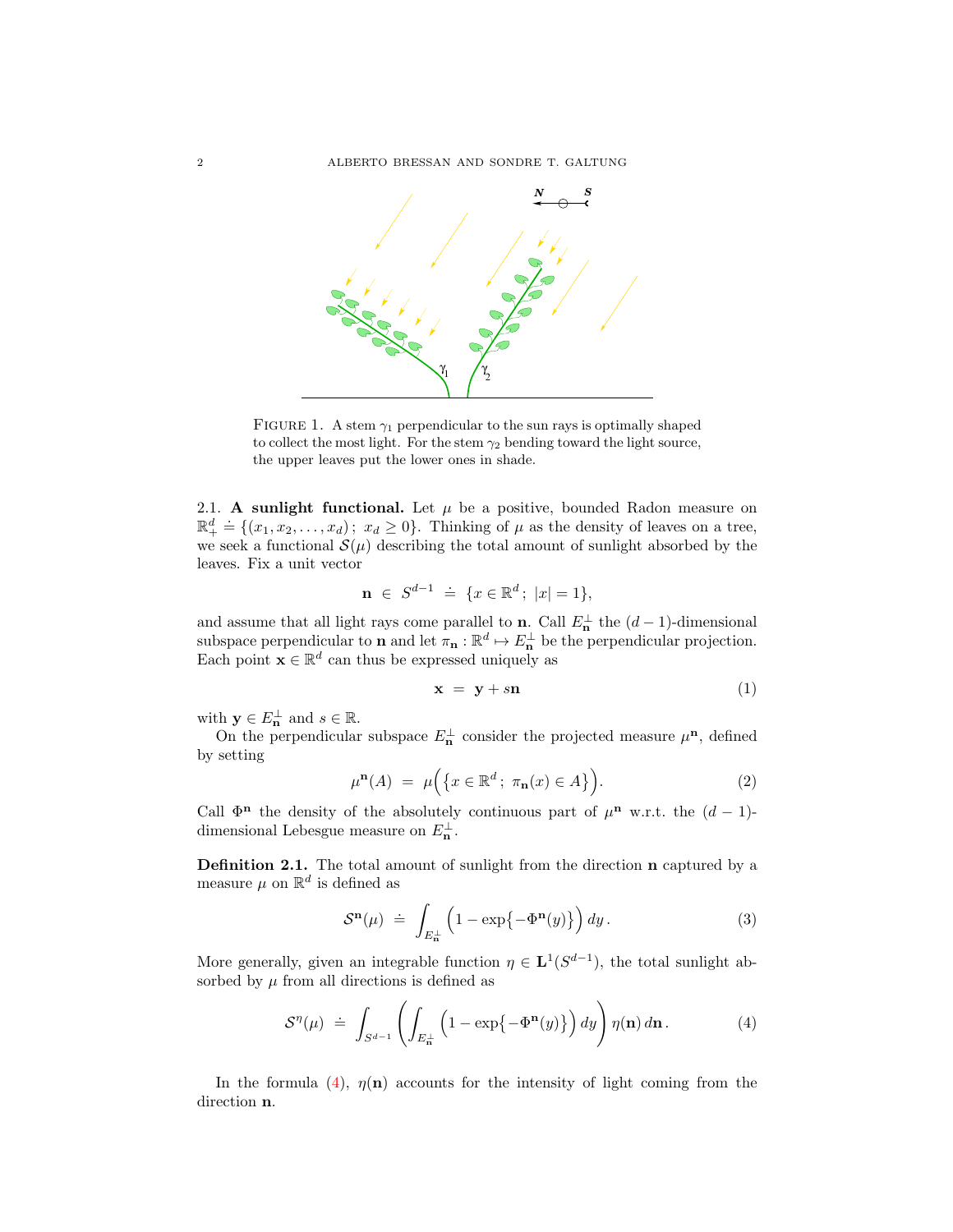<span id="page-2-4"></span>**Remark 1.** According to the above definition, the amount of sunlight  $S<sup>n</sup>(\mu)$  captured by the measure  $\mu$  only depends on its projection  $\mu^{n}$  on the subspace perpendicular to **n**. In particular, if a second measure  $\tilde{\mu}$  is obtained from  $\mu$  by shifting some of the mass in a direction parallel to **n**, then  $\mathcal{S}^{\mathbf{n}}(\tilde{\mu}) = \mathcal{S}^{\mathbf{n}}(\mu)$ .

2.2. Optimal irrigation patterns. Consider a positive Radon measure  $\mu$  on  $\mathbb{R}^d$ with total mass  $M = \mu(\mathbb{R}^d)$ , and let  $\Theta = [0, M]$ . We think of  $\xi \in \Theta$  as a Lagrangian variable, labeling a water particle.

Definition 2.2. A measurable map

$$
\chi: \Theta \times \mathbb{R}_+ \ \mapsto \ \mathbb{R}^d \tag{5}
$$

is called an **admissible irrigation plan** for the measure  $\mu$  if

(i) For every  $\xi \in \Theta$ , the map  $t \mapsto \chi(\xi, t)$  is Lipschitz continuous. More precisely, for each  $\xi$  there exists a stopping time  $T(\xi)$  such that, calling

$$
\dot{\chi}(\xi,t) = \frac{\partial}{\partial t} \chi(\xi,t)
$$

the partial derivative w.r.t. time, one has

<span id="page-2-0"></span>
$$
\left|\dot{\chi}(\xi,t)\right| \ = \ \begin{cases} \ 1 & \text{for a.e. } t \in [0,T(\xi)], \\ \ 0 & \text{for } t > T(\xi). \end{cases} \tag{6}
$$

- (ii) At time  $t = 0$  all particles are at the origin:  $\chi(\xi, 0) = \mathbf{0}$  for all  $\xi \in \Theta$ .
- (iii) The push-forward of the Lebesgue measure on [0, M] through the map  $\xi \mapsto$  $\chi(\xi, T(\xi))$  coincides with the measure  $\mu$ . In other words, for every open set  $A \subset \mathbb{R}^d$  there holds

$$
\mu(A) = \text{meas}\Big(\{\xi \in \Theta \, ; \, \chi(\xi, T(\xi)) \in A\}\Big). \tag{7}
$$

One may think of  $\chi(\xi, t)$  as the position of the water particle  $\xi$  at time t.

To define the corresponding transportation cost, we first compute how many particles travel through a point  $x \in \mathbb{R}^d$ . This is described by

<span id="page-2-5"></span>
$$
|x|_{\chi} \doteq \text{meas}\Big(\big\{\xi \in \Theta \, ; \, \chi(\xi, t) = x \text{ for some } t \ge 0\big\}\Big). \tag{8}
$$

We think of  $|x|_x$  as the *total flux going through the point x*. Following [\[13,](#page-28-13) [14\]](#page-28-3), we consider

**Definition 2.3.** For a given  $\alpha \in [0, 1]$ , the total cost of the irrigation plan  $\chi$  is

<span id="page-2-1"></span>
$$
\mathcal{E}^{\alpha}(\chi) \doteq \int_{\Theta} \left( \int_0^{T(\xi)} \left| \chi(\xi, t) \right|_{\chi}^{\alpha - 1} dt \right) d\xi. \tag{9}
$$

The  $\alpha$ -irrigation cost of a measure  $\mu$  is defined as

<span id="page-2-3"></span>
$$
\mathcal{I}^{\alpha}(\mu) \doteq \inf_{\chi} \mathcal{E}^{\alpha}(\chi), \tag{10}
$$

where the infimum is taken over all admissible irrigation plans for the measure  $\mu$ .

Remark 2. Sometimes it is convenient to consider more general irrigation plans where, in place of [\(6\)](#page-2-0), for a.e.  $t \in [0, T(\xi)]$  the speed satisfies  $|\dot{\chi}(\xi, t)| \leq 1$ . In this case, the cost  $(9)$  is replaced by

<span id="page-2-2"></span>
$$
\mathcal{E}^{\alpha}(\chi) \doteq \int_{\Theta} \left( \int_0^{T(\xi)} \left| \chi(\xi, t) \right|_{\chi}^{\alpha - 1} \left| \dot{\chi}(\xi, t) \right| dt \right) d\xi. \tag{11}
$$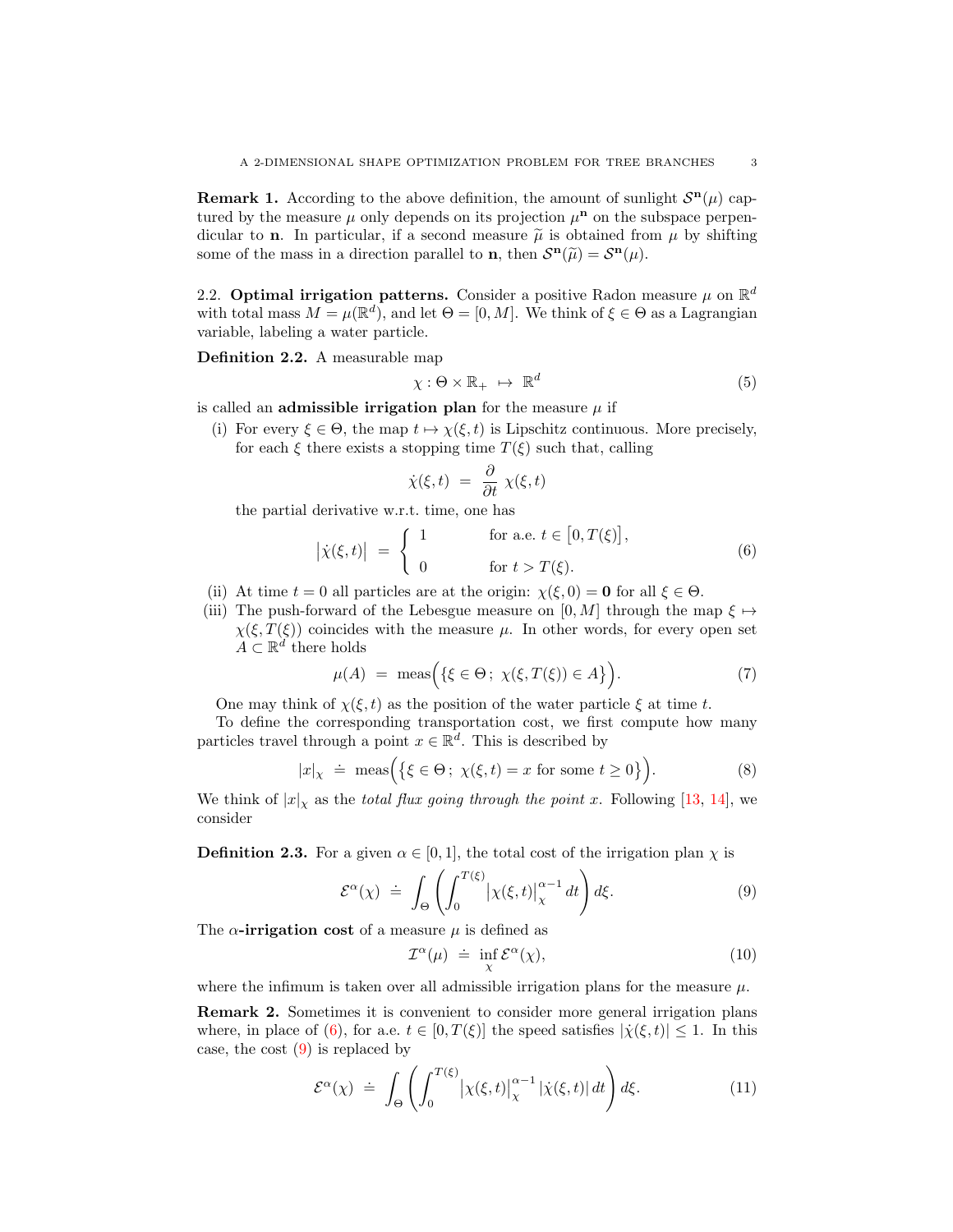Of course, one can always re-parameterize each trajectory  $t \mapsto \chi(\xi, t)$  by arc-length, so that  $(6)$  holds. This does not affect the cost  $(11)$ .

**Remark 3.** In the case  $\alpha = 1$ , the expression [\(9\)](#page-2-1) reduces to

$$
\mathcal{E}^{\alpha}(\chi) \doteq \int_{\Theta} \left( \int_{\mathbb{R}_{+}} |\dot{\chi}_{t}(\xi, t)| dt \right) d\xi = \int_{\Theta} [\text{total length of the path } \chi(\xi, \cdot)] d\xi.
$$

Of course, this length is minimal if every path  $\chi(\cdot,\xi)$  is a straight line, joining the origin with  $\chi(\xi, T(\xi))$ . Hence

$$
\mathcal{I}^{\alpha}(\mu) \; = \; \inf_{\chi} \mathcal{E}^{\alpha}(\chi) \; = \; \int_{\Theta} |\chi(\xi,T(\xi))| \, d\xi \; = \; \int |x| \, d\mu \, .
$$

On the other hand, when  $\alpha < 1$ , moving along a path which is traveled by few other particles comes at a high cost. Indeed, in this case the factor  $|\chi(\xi, t)|$  $\alpha-1$ χ becomes large. To reduce the total cost, it is thus convenient that many particles travel along the same path.

For the basic theory of ramified transport we refer to the monograph [\[1\]](#page-28-2). For future use, we recall that optimal irrigation plans satisfy

Single Path Property: If  $\chi(\xi, \tau) = \chi(\xi', \tau')$  for some  $\xi, \xi' \in \Theta$  and  $0 < \tau \leq \tau'$ , then

$$
\chi(\xi, t) = \chi(\xi', t) \quad \text{for all } t \in [0, \tau]. \tag{12}
$$

Another property that will be repeatedly used in the sequel is the following.

<span id="page-3-1"></span>**Lemma 2.4.** Let  $\chi$  be an admissible irrigation plan for the measure  $\mu$ . Let  $\mathbf{C} \subset \mathbb{R}^d$ be a closed convex set containing the origin, and let  $p_{\mathbf{C}} : \mathbb{R}^d \mapsto \mathbf{C}$  be the perpendicular projection. Consider the projected measure  $\tilde{\mu}$  supported on **C**, obtained as the push-forward of  $\mu$  by the map  $p_{\mathbf{C}}$ . Then the composed map  $\widetilde{\chi}(\xi, t) = p_{\mathbf{C}}(\chi(\xi, t))$ is an admissible irrigation plan for the measure  $\tilde{\mu}$ . Moreover, for every  $\alpha \in [0,1]$ one has

<span id="page-3-0"></span>
$$
\mathcal{E}^{\alpha}(\tilde{\chi}) \leq \mathcal{E}^{\alpha}(\chi). \tag{13}
$$

If  $\widetilde{\mu} \neq \mu$ , then the above inequality is strict.

*Proof.* The first statement is obvious. As in Lemma 5.15 in [\[1\]](#page-28-2), the inequality [\(13\)](#page-3-0) follows from the fact that, in the projected irrigation plan, the length of particle trajectories decreases while the multiplicity increases. Indeed,

$$
\mathcal{E}^{\alpha}(\tilde{\chi}) = \int_{\Theta} \left( \int_{0}^{T(\xi)} |\tilde{\chi}(\xi, t)|_{\tilde{\chi}}^{\alpha-1} \left| \frac{d}{dt} \tilde{\chi}(\xi, t) \right| dt \right) d\xi
$$
  
\n
$$
= \int_{\Theta} \left( \int_{0}^{T(\xi)} |(p_{\mathbf{C}} \circ \chi)(\xi, t)|_{p_{\mathbf{C}} \circ \chi}^{\alpha-1} \left| \frac{d}{dt} (p_{\mathbf{C}} \circ \chi)(\xi, t) \right| dt \right) d\xi
$$
  
\n
$$
\leq \int_{\Theta} \left( \int_{0}^{T(\xi)} |\chi(\xi, t)|_{\chi}^{\alpha-1} |\dot{\chi}(\xi, t)| dt \right) d\xi = \mathcal{E}^{\alpha}(\chi).
$$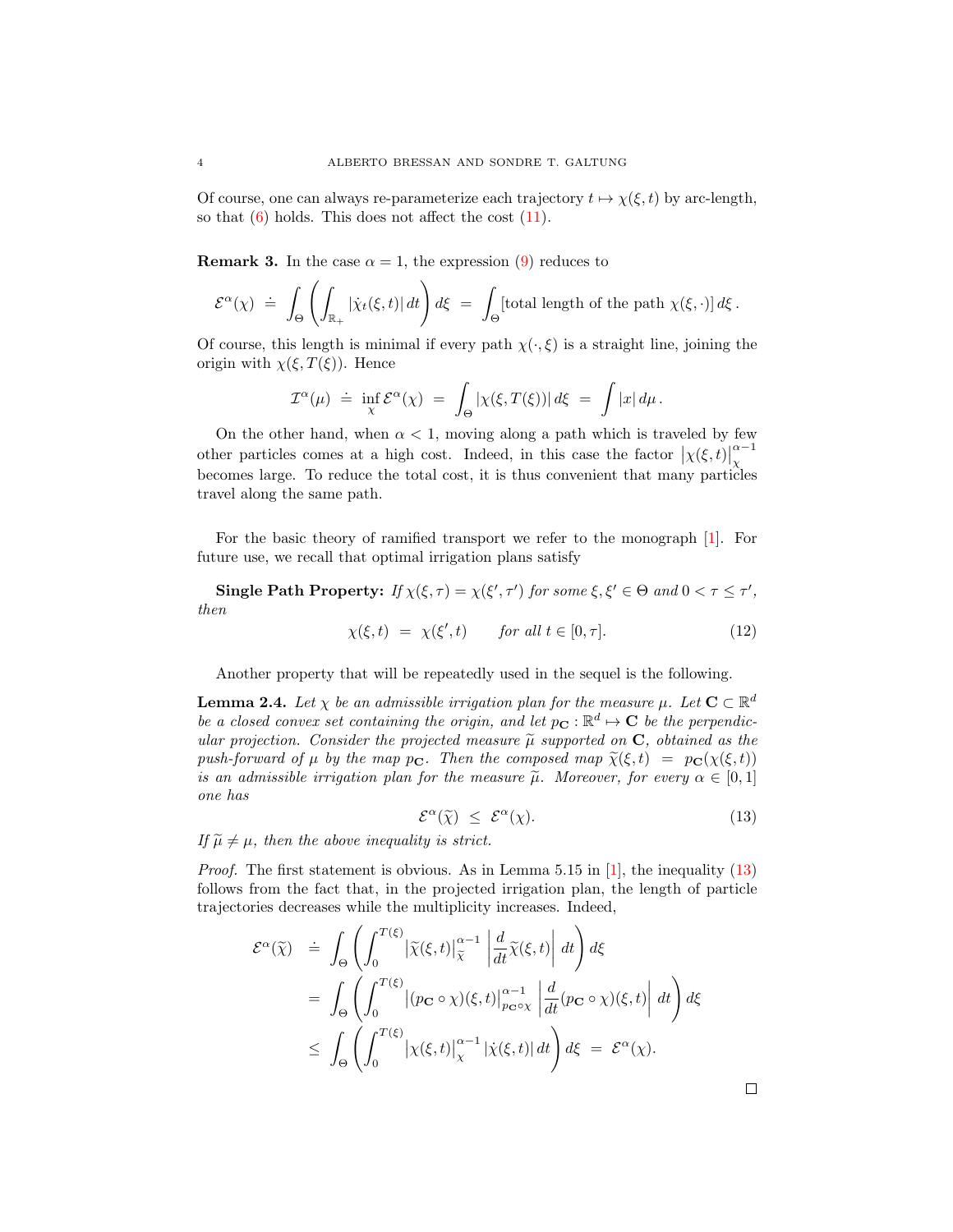2.3. The general optimization problem for branches. Combining the two functionals [\(4\)](#page-1-1) and [\(10\)](#page-2-3), one can formulate an optimization problem for the shape of branches:

**(OPB)** Given a light intensity function  $\eta \in L^1(S^{d-1})$  and two constants  $c > 0$ ,  $\alpha \in [0,1]$ , find a positive measure  $\mu$  supported on  $R_+^d$  that maximizes the payoff

$$
\mathcal{S}^{\eta}(\mu) - c \, \mathcal{I}^{\alpha}(\mu). \tag{14}
$$

2.4. Optimal branches in dimension  $d = 2$ . We consider here the optimization problem for branches in the planar case  $d = 2$ . We assume that the sunlight comes from a single direction  $\mathbf{n} = (\cos \theta_0, \sin \theta_0)$ , so that the sunlight functional takes the form [\(3\)](#page-1-2). Moreover, as irrigation cost we take [\(10\)](#page-2-3), for some fixed  $\alpha \in ]0,1]$ . For a given constant  $c > 0$ , this leads to the problem

<span id="page-4-2"></span>
$$
\text{maximize:} \quad \mathcal{S}^{\mathbf{n}}(\mu) - c \, \mathcal{I}^{\alpha}(\mu), \tag{15}
$$

over all positive measures  $\mu$  supported on the half space  $\mathbb{R}^2_+ \doteq \{x = (x_1, x_2) ; x_2 \geq 0\}$ 0. To fix ideas, we shall assume that  $0 \le \theta_0 \le \pi/2$ . Our main goal is to prove that for this problem the "solar panel" configuration shown in Fig. [2](#page-4-1) is optimal, namely:

<span id="page-4-0"></span>**Theorem 2.5.** In dimension  $d = 2$ , assume that  $0 \le \theta_0 \le \pi/2$  and  $1/2 \le \alpha \le$ 1.Then the optimization problem [\(15\)](#page-4-2) has a unique solution. The optimal measure is supported along two rays, namely

$$
\text{Supp}(\mu) \ \subset \ \Big\{ (r \cos \theta, r \sin \theta) \, ; \ r \ge 0, \ \text{either } \theta = 0 \text{ or } \theta = \theta_0 + \frac{\pi}{2} \Big\} \ \doteq \ \Gamma_0 \cup \Gamma_1 \ . \tag{16}
$$

When  $0 < \alpha < 1/2$ , the same conclusion holds if either  $\theta_0 = 0$ , or else the angle  $\theta_0$ satisfies

<span id="page-4-3"></span>
$$
\sin \theta_0 \ge 1 - 2^{2\alpha - 1}.\tag{17}
$$



<span id="page-4-1"></span>FIGURE 2. When the light rays impinge from a fixed direction **n**, the optimal distribution of leaves is supported on the two rays  $\Gamma_0$  and  $\Gamma_1$ .

In the case  $\alpha = 1$  the result is straightforward. Indeed, for any measure  $\mu$  we can consider its projection  $\tilde{\mu}$  on  $\Gamma_0 \cup \Gamma_1$ , obtained by shifting the mass in the direction parallel to the vector **n**. In other words, for  $x \in \mathbb{R}^2$  call  $\phi^{\mathbf{n}}(x)$  the unique point in  $\Gamma_0 \cup \Gamma_1$  such that  $\phi^{\mathbf{n}}(x) - x$  is parallel to **n**. Then let  $\widetilde{\mu}$  be the push-forward of the monogroup  $\mu$  w.r.t.  $\phi^{\mathbf{n}}$ . Since this projection optiofies  $|\phi^{\mathbf{n}}(x)| \leq |x|$  for every  $x \in \mathbb{R}^2$ measure  $\mu$  w.r.t.  $\phi^{\mathbf{n}}$ . Since this projection satisfies  $|\phi^{\mathbf{n}}(x)| \leq |x|$  for every  $x \in \mathbb{R}^2_+$ ,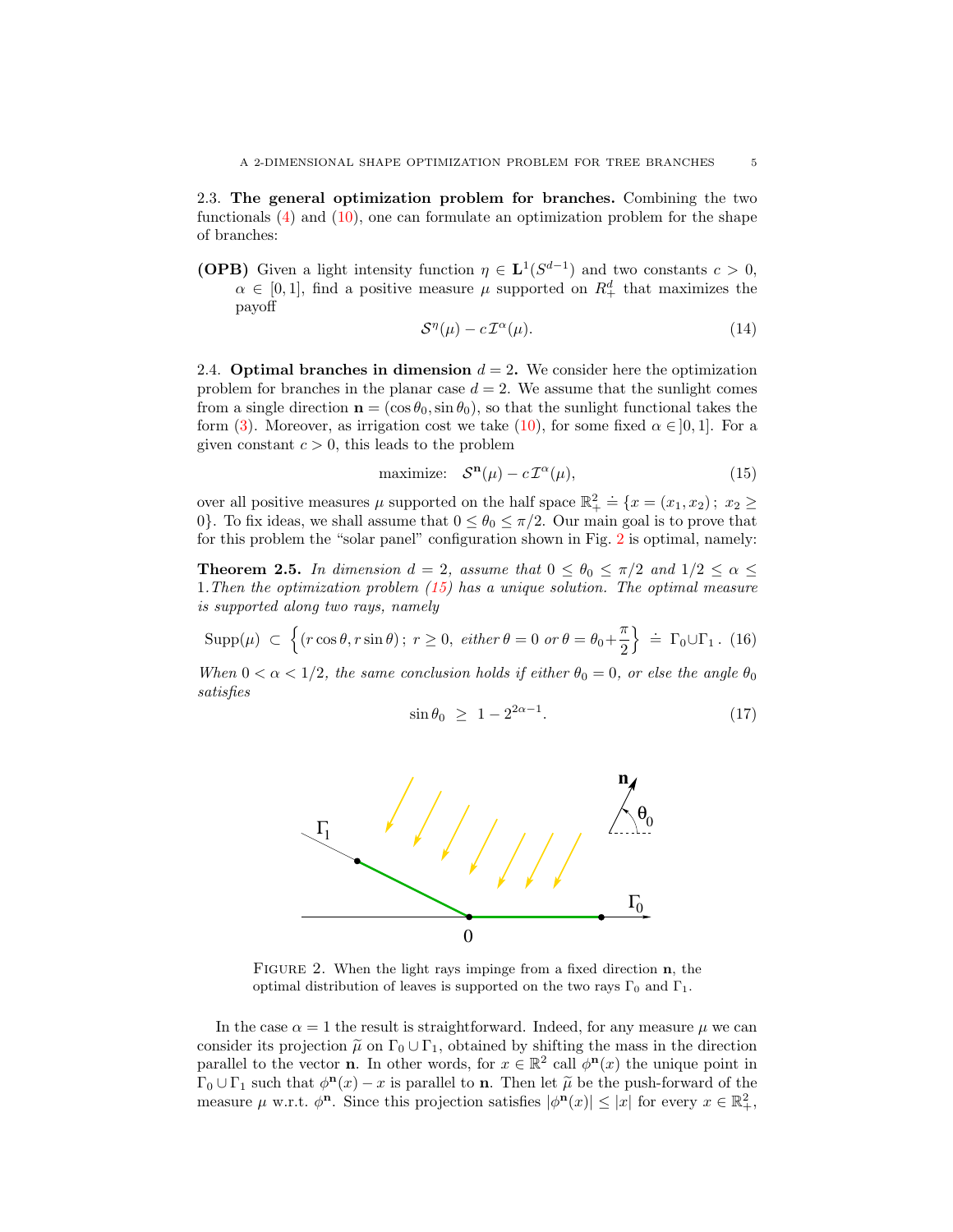the transportation cost decreases. On the other hand, by Remark [1](#page-2-4) the sunlight captured remains the same. We conclude that

$$
\mathcal{S}^{\mathbf{n}}(\widetilde{\mu})-c\,\mathcal{I}^{1}(\widetilde{\mu})\ \geq\ \mathcal{S}^{\mathbf{n}}(\mu)-c\,\mathcal{I}^{1}(\mu),
$$

with strict inequality if  $\mu$  is not supported on  $\Gamma_0 \cup \Gamma_1$ .

In the case  $0 < \alpha < 1$ , the result is not so obvious. A proof of Theorem [2.5](#page-4-0) will be worked out in Sections 3 and 4.

Having proved that the optimal measure  $\mu$  is supported on the two rays  $\Gamma_0 \cup \Gamma_1$ , the density of  $\mu$  w.r.t. one-dimensional measure can then be determined using the necessary conditions derived in [\[6\]](#page-28-12). Indeed, the density  $u_0$  of  $\mu$  along the ray  $\Gamma_0$ provides a solution to the scalar optimization problem

<span id="page-5-0"></span>
$$
\text{maximize: } \mathcal{J}_0(u) \; \doteq \; \int_0^{+\infty} \sin \theta_0 \left( 1 - e^{-u(s)/\sin \theta_0} \right) ds - c \int_0^{+\infty} \left( \int_s^{+\infty} u(r) \, dr \right)^\alpha ds \,. \tag{18}
$$

among all non-negative functions  $u : \mathbb{R}_+ \to \mathbb{R}_+$ . Here s is the arc-length variable along  $\Gamma_0$ .

We write  $(18)$  in the form

maximize: 
$$
\mathcal{J}_0(u) \doteq \int_0^{+\infty} \left[ \sin \theta_0 \left( 1 - e^{-u(s)/\sin \theta_0} \right) - cz^{\alpha} \right] ds
$$
, (19)

subject to

<span id="page-5-2"></span>
$$
\dot{z} = -u, \qquad z(+\infty) = 0.
$$
 (20)

The necessary conditions for optimality (see for example  $[8, 11]$  $[8, 11]$ ) now yield

<span id="page-5-1"></span>
$$
u(s) = \arg\max_{\omega \ge 0} \left\{ -e^{-\omega/\sin\theta_0} \sin\theta_0 - \omega q(s) \right\} = -(\sin\theta_0) \ln q(s), \quad (21)
$$

where the dual variable  $q$  satisfies

<span id="page-5-3"></span>
$$
\dot{q} = c\alpha z^{\alpha - 1}, \qquad q(0) = 0. \tag{22}
$$

Notice that, by  $(21)$ ,  $u > 0$  only if  $q < 1$ . Combining  $(20)$  with  $(22)$  one obtains an ODE for the function  $q \mapsto z(q)$ , with  $q \in [0, 1]$ . Namely

$$
\frac{dz(q)}{dq} = \frac{\sin \theta_0}{c\alpha} z^{1-\alpha} \ln q, \qquad z(1) = 0. \tag{23}
$$

This equation admits the explicit solution

<span id="page-5-4"></span>
$$
z(q) = \left(\frac{\sin \theta_0}{c}\right)^{1/\alpha} \left[1 + q \ln q - q\right]^{1/\alpha}.
$$
 (24)

Inserting [\(24\)](#page-5-4) in [\(22\)](#page-5-3), we obtain an implicit equation for  $q(s)$ :

$$
s = \frac{(\sin \theta_0)^{\frac{1-\alpha}{\alpha}}}{\alpha c^{1/\alpha}} \int_0^{q(s)} \left[1 + t \ln t - t\right]^{\frac{1-\alpha}{\alpha}} dt. \tag{25}
$$

In turn, the density  $u(s)$  of the optimal measure  $\mu$  along  $\Gamma_0$ , as a function of the arc-length  $s$ , is recovered from  $(21)$ . Notice that this measure is supported only on an initial interval  $[0, \ell_0]$ , determined by

$$
\ell_0 = \frac{(\sin \theta_0)^{\frac{1-\alpha}{\alpha}}}{\alpha c^{1/\alpha}} \int_0^1 \left[1 + s \ln s - s\right]^{\frac{1-\alpha}{\alpha}} ds.
$$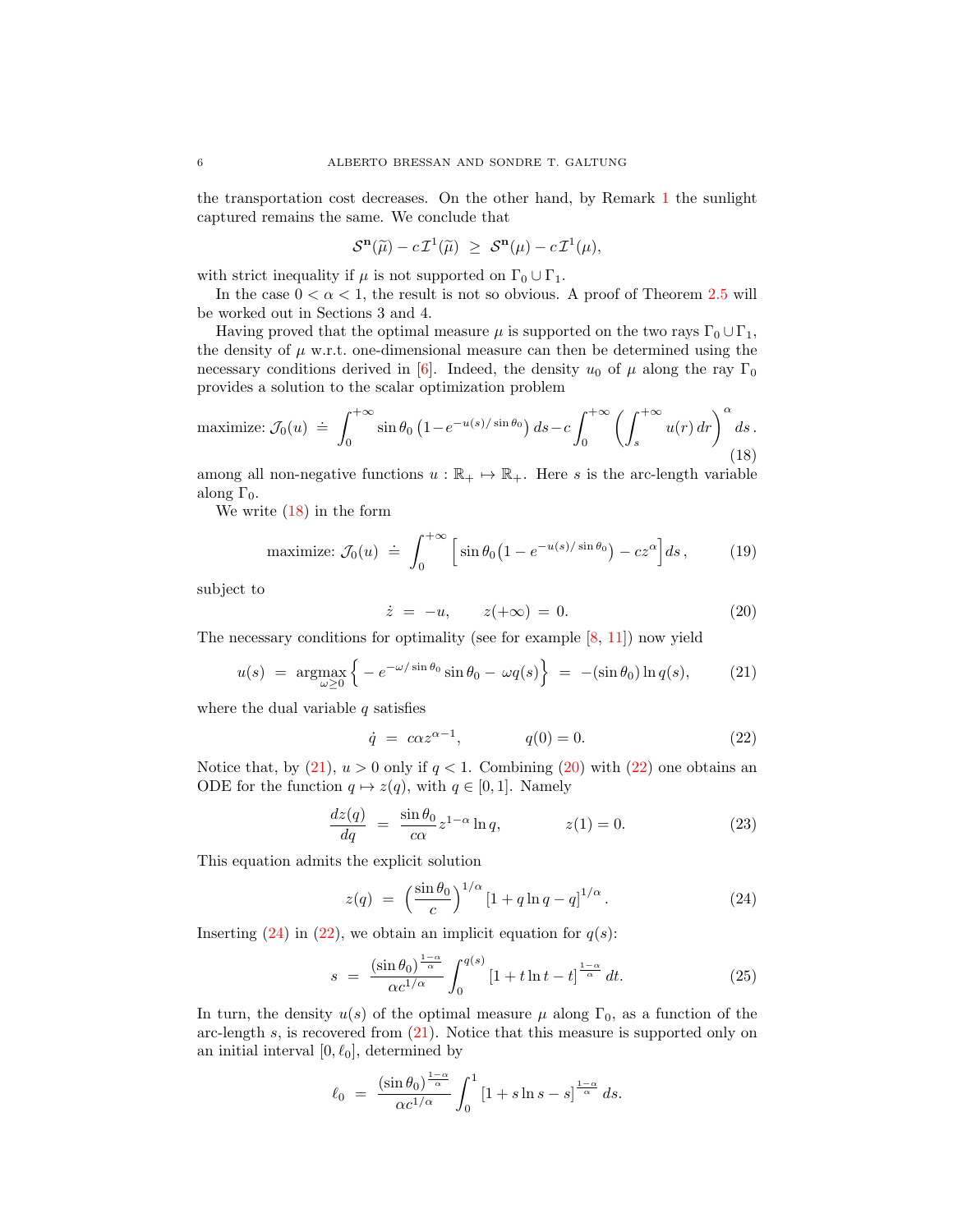In particular, the total mass  $M_0$  along the ray  $\Gamma_0$  is computed setting  $q = 0$  in [\(24\)](#page-5-4), namely

<span id="page-6-2"></span>

<span id="page-6-0"></span>FIGURE 3. Density profile  $u(s)$  for  $s \in [0, \ell_1]$  along the ray  $\Gamma_1$  for  $c = 1$ and  $\alpha = 2/3, 1/3$ .

The density of the optimal measure along the ray  $\Gamma_1$  is computed in an entirely similar way. In fact, it corresponds to the special case of setting  $\theta_0 = \pi/2$  in the previous computations. Along  $\Gamma_1$ , the optimal measure  $\mu$  is supported on an initial interval  $[0, \ell_1]$ , where

$$
\ell_1 = \frac{1}{\alpha c^{1/\alpha}} \int_0^1 \left[1 + s \ln s - s\right]^{\frac{1-\alpha}{\alpha}} ds,
$$
  
is given by

while the total mass is gi

<span id="page-6-3"></span>
$$
M_1 = c^{-1/\alpha}.
$$
 (27)

An illustration of how the corresponding density profile  $u(s)$  looks like for different values of  $\alpha$  is displayed in Fig. [3.](#page-6-0)

2.5. The case  $\alpha = 0$ . In the analysis of the optimization problem (OPB), the case  $\alpha = 0$  stands apart. Indeed, the general theorem on the existence of an optimal shape proved in [\[7\]](#page-28-0) does not cover this case.

When  $\alpha = 0$ , a measure  $\mu$  is irrigable only if it is concentrated on a set of dimension  $\leq 1$ . When this happens, in any dimension  $d \geq 3$  we have  $\mathcal{S}^{\eta}(\mu) = 0$  and the optimization problem is trivial. The only case of interest occurs in dimension  $d = 2$ . In the following,  $\langle \cdot, \cdot \rangle$  denotes the inner product in  $\mathbb{R}^2$ .

<span id="page-6-1"></span>**Theorem 2.6.** Let  $\alpha = 0$ ,  $d = 2$ . Let  $\eta \in \mathbf{L}^1(S^1)$  and define

$$
K \doteq \max_{|\mathbf{w}|=1} \int_{\mathbf{n} \in S^1} \left| \langle \mathbf{w}, \mathbf{n} \rangle \right| \eta(\mathbf{n}) \, d\mathbf{n}.\tag{28}
$$

(i) If  $K > c$ , then the optimization problem (OPB) has no solution, because the supremum of all possible payoffs is  $+\infty$ .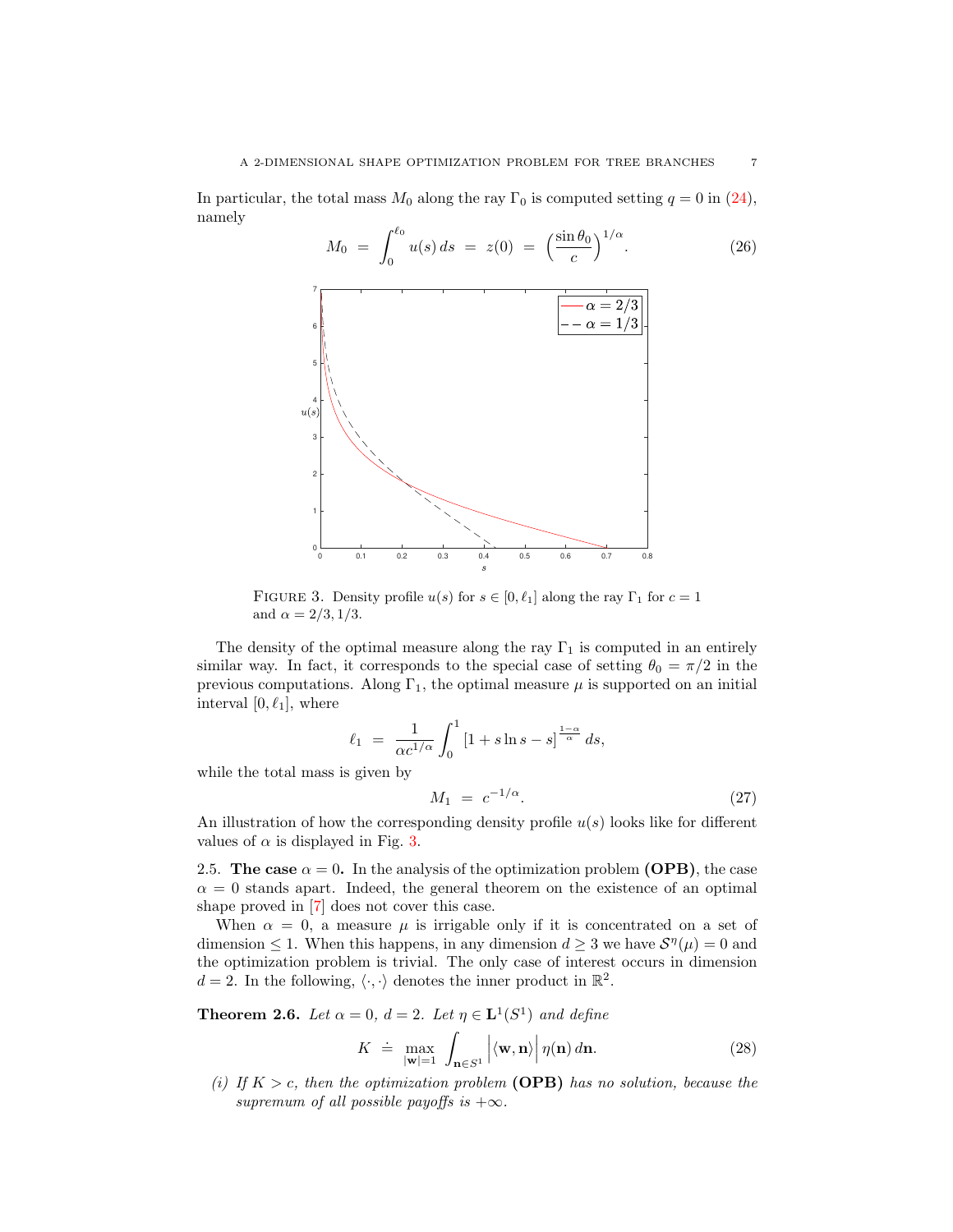(ii) If  $K \leq c$ , then the maximum payoff is zero, which is trivially achieved by the zero measure.

A proof will be given in Section 5.

<span id="page-7-0"></span>3. Properties of optimal branch configurations. In this section we consider the optimization problem  $(15)$  in dimension  $d = 2$ . As a step toward the proof of Theorem [2.5,](#page-4-0) some properties of optimal branch configurations will be derived.

By the result in  $[7]$  we know that an optimal measure  $\mu$  exists and has bounded support, contained in  $\mathbb{R}^2_+ \doteq \{(x_1, x_2) ; x_2 \ge 0\}$ . Call  $M = \mu(\mathbb{R}^2_+)$  the total mass of  $\mu$  and let  $\chi : [0, M] \times \mathbb{R}_+ \mapsto \mathbb{R}_+^2$  be an optimal irrigation plan for  $\mu$ .



<span id="page-7-2"></span>FIGURE 4. According to the definition [\(3\)](#page-7-1), the set  $\chi^{-}(x)$  is a curve joining the origin to the point x. The set  $\chi^+(x)$  is a subtree, containing all paths that start from x.

Next, consider the set of all branches, namely

$$
\mathcal{B} \ \doteq \ \{x \in \mathbb{R}^2_+ \, ; \ |x|_x > 0\}.\tag{1}
$$

By the single path property, we can introduce a partial ordering among points in B. Namely, for any  $x, y \in \mathcal{B}$  we say that  $x \preceq y$  if for any  $\xi \in [0, M]$  we have the implication

 $\chi(t,\xi) = y \implies \chi(t',\xi) = x \text{ for some } t' \in [0,t].$  (2)

This means that all particles that reach the point  $y$  pass through  $x$  before getting to  $y$ .

For a given  $x \in \mathcal{B}$  the subsets of points  $y \in \mathcal{B}$  that precede or follow x are defined as

<span id="page-7-1"></span>
$$
\chi^{-}(x) \doteq \{ y \in \mathcal{B} \, ; \, y \preceq x \}, \qquad \chi^{+}(x) \doteq \{ y \in \mathcal{B} \, ; \, x \preceq y \}, \tag{3}
$$

respectively (see Fig. [4\)](#page-7-2).

We begin by deriving some properties of the sets  $\chi^+(x)$ . Introducing the unit vectors  $\mathbf{e}_1 = (1, 0), \mathbf{e}_2 = (0, 1),$  we denote by  $\mathbb{R}\mathbf{e}_1$  the set of points on the  $x_1$ -axis. As before,  $\mathbf{n} = (\cos \theta_0, \sin \theta_0)$  denotes the unit vector in the direction of the sunlight. Throughout the following, the closure of a set A is denoted by  $\overline{A}$ , while  $\langle \cdot, \cdot \rangle$  denotes an inner product.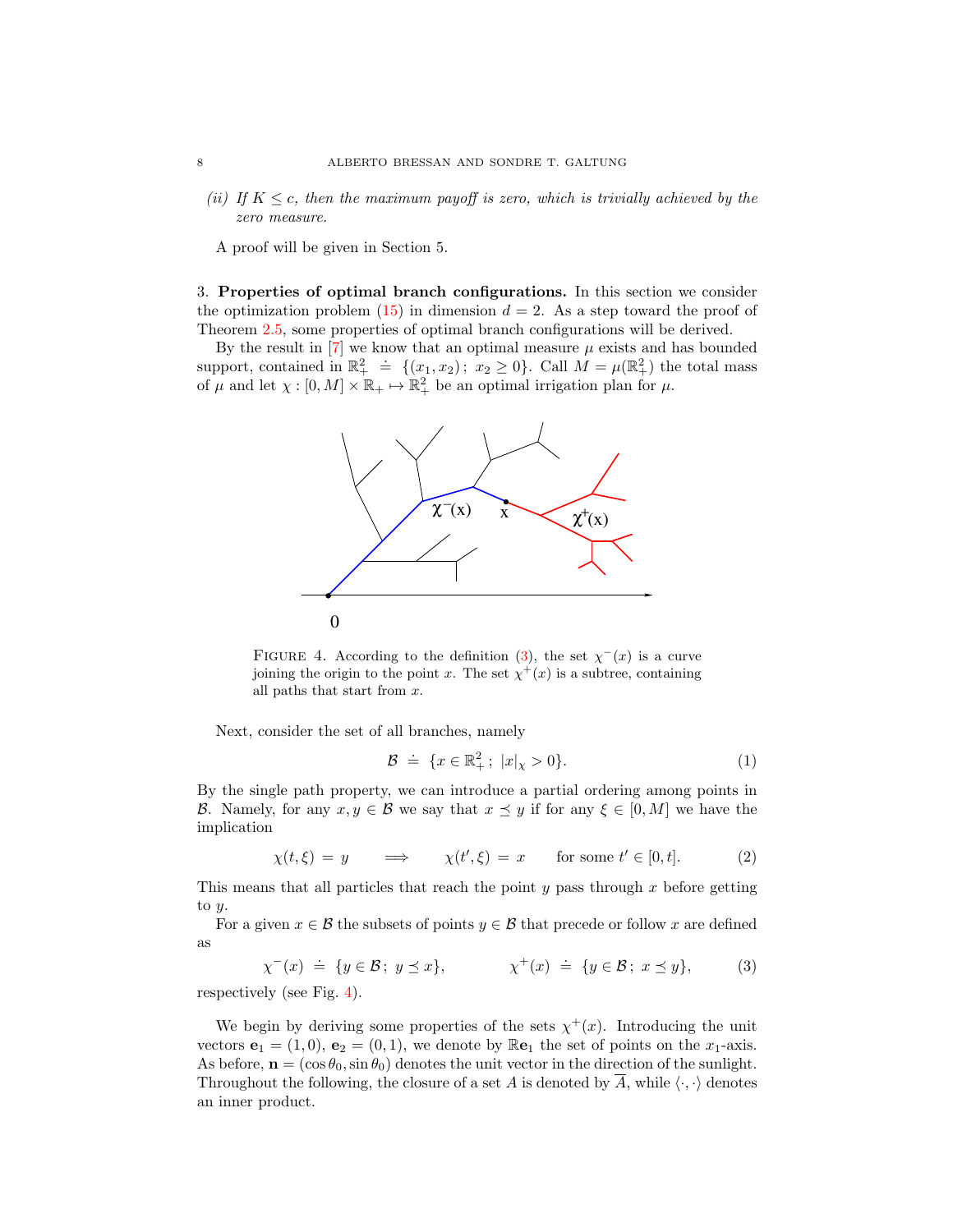

<span id="page-8-1"></span>FIGURE 5. If the set  $\chi^+(x)$  is not contained in the slab  $\Gamma_x$  (the shaded region), by taking the perpendicular projections  $\pi^{\sharp}$  and  $\pi^{\flat}$  we obtain another irrigation plan with strictly lower cost, which irrigates a new measure  $\tilde{\mu}$  gathering exactly the same amount of sunlight. Notice that here P is the point in the closed set  $\overline{\chi^+(x)} \cap \mathbb{R}e_1$  which has the largest inner product with n.

<span id="page-8-2"></span>**Lemma 3.1.** Let the measure  $\mu$  provide an optimal solution to the problem [\(15\)](#page-4-2), and let  $\chi$  be an optimal irrigation plan for  $\mu$ . Then, for every  $x \in \mathcal{B}$ , one has

<span id="page-8-0"></span>
$$
\chi^+(x) \subset \Gamma_x \doteq \left\{ y \in \mathbb{R}_+^2 \, ; \, \langle \mathbf{n}, y \rangle \in [a_x, b_x] \right\},\tag{4}
$$

where  $a_x \doteq \langle \mathbf{n}, x \rangle$ , while  $b_x$  is defined as follows.

- If  $\overline{\chi^+(x)} \cap \mathbb{R}\mathbf{e}_1 = \emptyset$ , then  $b_x = a_x = \langle \mathbf{n}, x \rangle$ .
- If  $\overline{\chi^+(x)} \cap \mathbb{R}\mathbf{e}_1 \neq \emptyset$ , then

$$
b_x = \max \{a_x, b'_x\}, \qquad b'_x \doteq \sup \Big\{\langle {\bf n}, z\rangle\, ; \ z \in \overline{\chi^+(x)} \cap \mathbb{R}{\bf e}_1\Big\}.
$$

*Proof.* The right-hand side of  $(4)$  is illustrated in Fig. [5.](#page-8-1) To prove the lemma, consider the set of all particles that pass through  $x$ , namely

$$
\Theta_x \doteq \{\xi \in [0, M]; \ \chi(\tau, \xi) = x \text{ for some } \ \tau \ge 0\}.
$$

1. We first show that, by the optimality of the solution,

$$
\langle \mathbf{n}, \chi(\xi, t) \rangle \ge a_x \quad \text{for all } \xi \in \Theta_x, \ t \ge \tau. \tag{5}
$$

Indeed, consider the perpendicular projection on the half plane

$$
\pi^{\sharp}: \mathbb{R}^2 \ \mapsto \ S^{\sharp} \ \doteq \ \{y \in \mathbb{R}^2 \, ; \ \langle {\bf n}, y \rangle \ \geq \ a_x \}.
$$

Define the projected irrigation plan

$$
\chi^{\sharp}(t,\xi) \doteq \begin{cases} \pi^{\sharp} \circ \chi(t,\xi) & \text{if } \xi \in \Theta_x, \ t \geq \tau, \\ \chi(t,\xi) & \text{otherwise.} \end{cases}
$$

Then the new measure  $\mu^{\sharp}$  irrigated by  $\chi^{\sharp}$  is still supported on  $\mathbb{R}^2_+$  and has exactly the same projection on  $E_{\mathbf{n}}^{\perp}$  as  $\mu$ . Hence it gathers the same amount of sunlight. However, if the two irrigation plans do not coincide a.e., then the cost of  $\chi^{\sharp}$  is strictly smaller than the cost of  $\chi$ , contradicting the optimality assumption.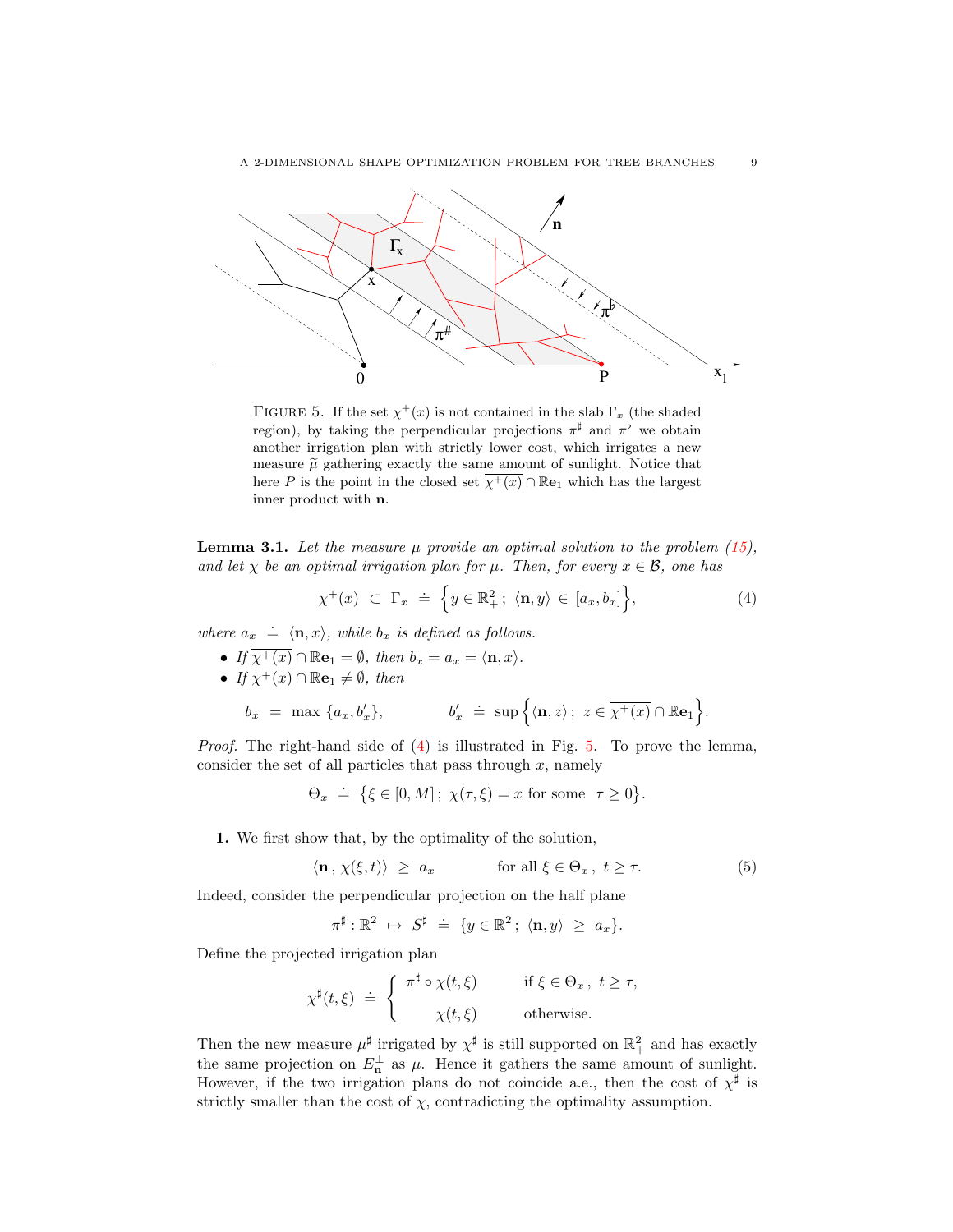2. Next, we show that

$$
\langle \mathbf{n}, \, \chi(\xi, t) \rangle \leq b_x \qquad \text{for all } \xi \in \Theta_x \ t \geq \tau. \tag{6}
$$

Indeed, call

$$
b'' \ \doteq \ \sup \ \Big\{ \langle {\bf n}, z \rangle \, ; \ z \in \chi^+(x) \Big\}.
$$

If  $b'' \leq b_x$ , we are done. In the opposite case, by a continuity and compactness argument we can find  $\delta > 0$  such that the following holds. Introducing the perpendicular projection on the half plane

$$
\pi^{\flat} : \mathbb{R}^2 \ \mapsto \ S^{\flat} \ \doteq \ \{y \in \mathbb{R}^2 \, ; \ \langle \mathbf{n}, y \rangle \ \leq \ b^{\prime\prime} - \delta \},
$$

one has

$$
\left\{\pi^{\flat}(y)\,;\ y \in \chi^{+}(x)\right\} \ \subseteq \ \mathbb{R}^{2}_{+} \tag{7}
$$

Similarly as before, define the projected irrigation plan

$$
\chi^{\flat}(t,\xi) \doteq \begin{cases} \pi^{\flat} \circ \chi(t,\xi) & \text{if } \xi \in \Theta_x, \ t \geq \tau, \\ \chi(t,\xi) & \text{otherwise.} \end{cases}
$$

Then the new measure  $\mu^{\flat}$  irrigated by  $\chi^{\flat}$  is supported on  $\mathbb{R}^2_+ \cap S^{\flat}$  and has exactly the same projection on  $E_{\mathbf{n}}^{\perp}$  as  $\mu$ . Hence it gathers the same amount of sunlight. However, if the two irrigation plans do not coincide a.e., then the cost of  $\chi^{\flat}$  is strictly smaller than the cost of  $\chi$ , contradicting the optimality assumption. This completes the proof of the Lemma. П



<span id="page-9-1"></span>FIGURE 6. After a rotation of coordinates, the sunlight comes from the vertical direction. Here the blue lines correspond to the set  $\mathcal{B}^*$  in  $(8)$ .

Based on the previous lemma, we now consider the set

<span id="page-9-0"></span>
$$
\mathcal{B}^* \ \doteq \ \{x \in \mathcal{B} \, ; \, \overline{\chi^+(x)} \cap \mathbb{R}\mathbf{e}_1 \neq \emptyset \}. \tag{8}
$$

It will be convenient to rotate coordinates by an angle of  $\pi/2 - \theta_0$ , and choose new coordinates  $(z_1, z_2)$  oriented as in Fig. [6.](#page-9-1) In these new coordinates, the direction of sunlight becomes vertical, while the positive  $x_1$ -axis corresponds to the line

$$
\mathbf{S} \; \doteq \; \big\{ (z_1, z_2) \, ; \; z_1 \ge 0 \, , \quad z_2 = -\lambda z_1 \big\}, \qquad \text{where} \quad \lambda = \tan \theta_0 \, . \tag{9}
$$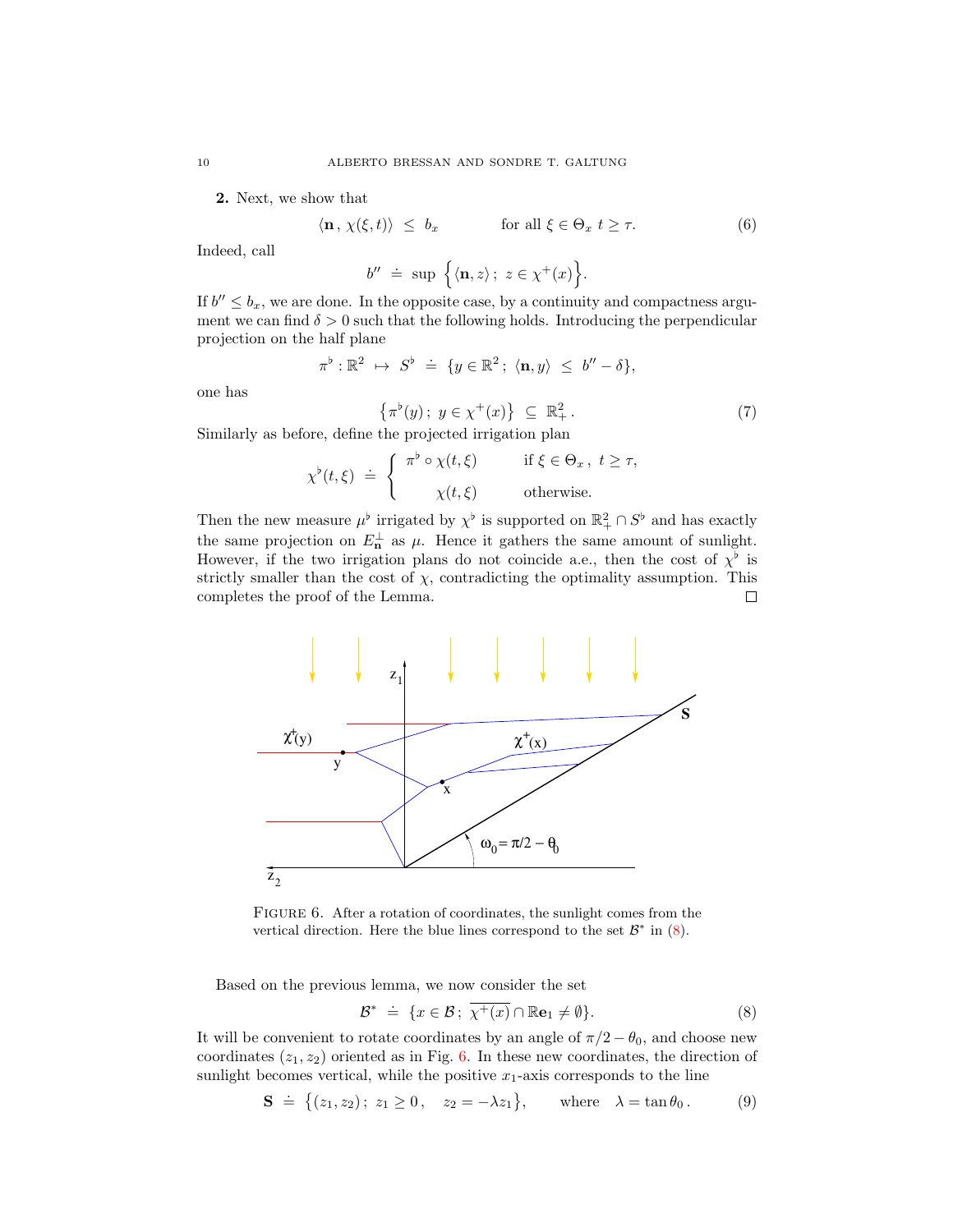Calling  $(z_1(\xi, t), z_2(\xi, t))$  the corresponding coordinates of the point  $\chi(\xi, t)$ , from Lemma [3.1](#page-8-2) we immediately obtain

**Lemma 3.2.** Let  $\chi$  be an optimal irrigation plan for a solution to [\(15\)](#page-4-2). Then

- (i) For every  $\xi \in [0, M]$ , the map  $t \mapsto z_1(\xi, t)$  is non-decreasing.
- (ii) If  $\bar{z} = (\bar{z}_1, \bar{z}_2) \notin \mathcal{B}^*$ , then  $\chi^+(\bar{z})$  is contained in a horizontal line. Namely,

$$
\chi^+(\bar{z}) \subset \{(\bar{z}_1, s); \ s \in \mathbb{R}\}.
$$
\n
$$
(10)
$$

To make further progress, we define

$$
z_1^{\max} \doteq \sup \{ z_1 \, ; \, (z_1, z_2) \in \mathcal{B}^* \}.
$$

Moreover, on the interval  $[0, z_1^{max}]$  we consider the function

<span id="page-10-2"></span>
$$
\varphi(z_1) \doteq \sup \{ s \, ; \, (z_1, s) \in \mathcal{B}^* \}.
$$
 (11)



<span id="page-10-1"></span>FIGURE 7. The construction used in the proof of Lemma [3.3.](#page-10-0)

<span id="page-10-0"></span>**Lemma 3.3.** For every  $z_1 \in [0, z_1^{max}]$ , the supremum  $\varphi(z_1)$  is attained as a maximum.

*Proof.* 1. Assume that, on the contrary, for some  $\bar{z}_1$  the supremum is not a max-imum. In this case, as shown in Fig. [7,](#page-10-1) there exist a sequence of points  $P_n \to P$ with  $P_n = (\bar{z}_1, s_n)$ ,  $P = (\bar{z}_1, \bar{z}_2)$ ,  $s_n \uparrow \bar{z}_2$ . Here  $P_n \in \mathcal{B}^*$  for every  $n \ge 1$  but  $P \notin \mathcal{B}^*$ . Without loss of generality, we can assume that all points  $P_n$  lie on distinct branches (i.e., there is no couple  $m \neq n$  such that  $P_m \preceq P_n$  or  $P_n \preceq P_m$ ). Otherwise, we could group all these points into finitely many horizontal branches. But since every horizontal branch intersects the horizontal line through  $P$  in a closed interval, this would already imply that the supremum in [\(11\)](#page-10-2) is attained.

**2.** Choose two values  $a, b$  such that

$$
-\lambda \bar{z}_1 < b < a < \varphi(\bar{z}_1).
$$

By construction, for every  $n \geq 1$  the set  $\overline{\chi^+(P_n)}$  intersects **S**. Therefore we can find points

$$
P_n \preceq A_n \preceq B_n
$$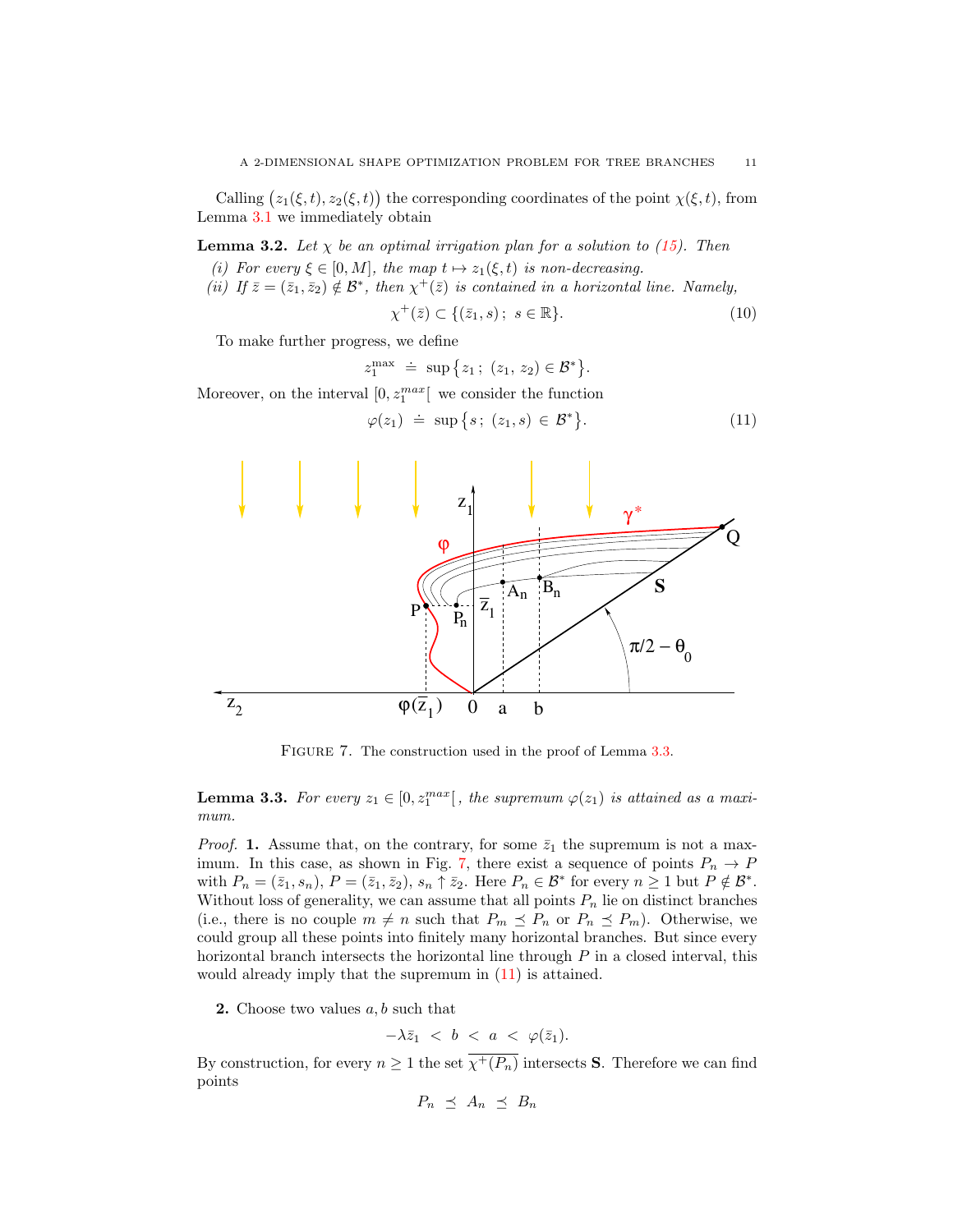all in  $\mathcal{B}^*$ , with

$$
A_n = (t_n, a), \qquad B_n = (t'_n, b), \qquad \qquad \bar{z}_1 \le t_n \le t'_n \le z_1^{max}.
$$

**3.** Since the total mass  $M$  is finite, we have

$$
\sum_{n\geq 1} |A_n|_{\chi} \leq M \doteq \mu(\mathbb{R}^2_+).
$$

We can thus find N large enough so that the amount of particles  $\varepsilon_N = |A_N|_{\chi}$ going through  $A_N$  is so small that

<span id="page-11-0"></span>
$$
c(b-a)\alpha \, \varepsilon_N^{\alpha-1} > 1. \tag{12}
$$

Consider the modified transport plan  $\widetilde{\chi}$ , obtained from  $\chi$  by removing all particles that go through the point  $B_N$ . More precisely,  $\tilde{\chi}$  is the restriction of  $\chi$  to the domain

$$
\widetilde{\Theta} \doteq \Theta \setminus \{\xi\, ; \ \chi(\xi,\tau) = B_N \quad \text{for some } \tau \ge 0\}.
$$

Let  $\tilde{\mu}$  be the measure irrigated by  $\tilde{\chi}$ .

Calling  $\sigma_0 > 0$  the total amount of particles going through  $B_N$ , since  $\tilde{\mu} \leq \mu$ , the total amount of sunlight gathered by the measure  $\widetilde{\mu}$  satisfies

<span id="page-11-1"></span>
$$
S^{\mathbf{n}}(\mu) - S^{\mathbf{n}}(\widetilde{\mu}) \leq (\mu - \widetilde{\mu})(\mathbb{R}^2) = \sigma_0.
$$
 (13)

We now estimate the reduction in the transportation cost, achieved by replacing  $\mu$  with  $\tilde{\mu}$ . Let  $\gamma : [s_A, s_B] \mapsto \mathbb{R}^2$  be an arclength parameterization of the branch<br>from  $A_{\lambda}$  to  $B_{\lambda}$ . Along this arc when all the particles reaching  $B_{\lambda}$  are removed from  $A_N$  to  $B_N$ . Along this arc, when all the particles reaching  $B_N$  are removed, the multiplicity [\(8\)](#page-2-5) decreases from  $|\gamma(s)|_x$  to  $|\gamma(s)|_x - \sigma_0$ . The transportation cost through  $\gamma$  is reduced in the amount

$$
\int_{s_A}^{s_B} |\gamma(s)|_{\chi}^{\alpha} ds - \int_{s_A}^{s_B} (|\gamma(s)|_{\chi} - \sigma_0)^{\alpha} ds
$$
  
\n
$$
\geq (s_B - s_A)\alpha \sup_s |\gamma(s)|_{\chi}^{\alpha - 1} \cdot \sigma_0 \geq (b - a) \alpha \varepsilon_N^{\alpha - 1} \sigma_0.
$$

This yields

$$
\mathcal{I}^{\alpha}(\widetilde{\mu}) \leq \mathcal{E}^{\alpha}(\widetilde{\chi}) \leq \mathcal{I}^{\alpha}(\mu) - (b - a) \alpha \varepsilon_N^{\alpha - 1} \sigma_0.
$$
\nIf (12) holds, combining (13)-(14) one obtains

<span id="page-11-2"></span>
$$
\mathcal{S}^{\mathbf{n}}(\mu) - c\,\mathcal{I}^{\alpha}(\mu) \ < \ \mathcal{S}^{\mathbf{n}}(\widetilde{\mu}) - c\,\mathcal{I}^{\alpha}(\widetilde{\mu}).
$$

Hence the measure  $\mu$  is not optimal. This contradiction proves the lemma.  $\Box$ 

By the previous result, the graph of  $\varphi$  is contained in one single maximal trajectory of the transport plan  $\chi$ . As in Figure [8,](#page-12-0) we denote this curve by  $\gamma$ , which provides the left boundary of the set  $\mathcal{B}^*$ .

Along the curve  $\gamma$ , we now consider the set of points  $C_j = (z_{1,j}, z_{2,j})$  where some horizontal branch bifurcates on the left. A property of such points is given below.

<span id="page-11-4"></span>**Lemma 3.4.** In the above setting, for every  $j$ , one has

<span id="page-11-3"></span>
$$
\varphi(s) \ < \ z_{2,j} \qquad \text{for all } s < z_{1,j} \,. \tag{15}
$$

*Proof.* If [\(15\)](#page-11-3) fails, there exists another point  $C_j^* = (z_{1,j}^*, z_{2,j})$  along the curve  $\gamma$ , with  $z_{1,j}^* < z_{1,j}$ . We can now replace the measure  $\mu$  by another measure  $\tilde{\mu}$  obtained as follows. All the mass lying on the horizontal half-line  $\{(z_{1,j}, s) ; s \geq z_{2,j}\}\)$ shifted downward on the half-line  $\{(z_{1,j}^*, s) ; s \geq z_{2,j}\}\$ . Since the functional  $\mathcal{S}^{\mathbf{n}}$  is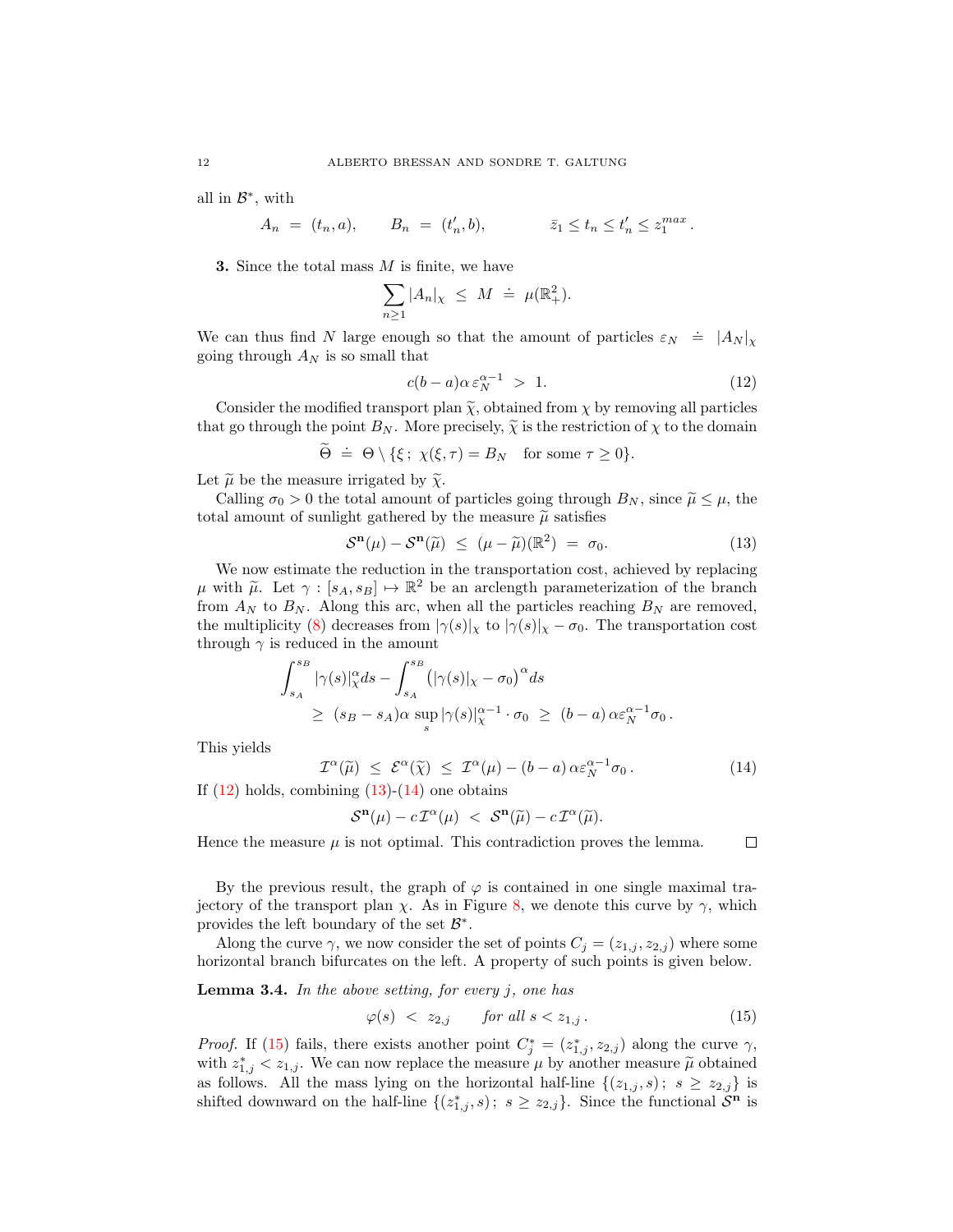

<span id="page-12-0"></span>FIGURE 8. The thick portions of the curve  $\gamma$  are the only points where a left bifurcation can occur. If a horizontal branch  $\sigma$  bifurcates from  $C_j$ , all the mass on this branch can be shifted downward to another branch  $\sigma^*$  bifurcating from  $C_j^*$ . Furthermore, if some portion of the path  $\gamma$ between  $P^*$  and Q lies above the segment  $\gamma^*$  joining these two points, we can take a projection of  $\gamma$  on  $\gamma^*$ . In both cases, the transportation cost is strictly reduced.

invariant under vertical shifts, we have  $S^{\mathbf{n}}(\tilde{\mu}) = S^{\mathbf{n}}(\mu)$ . However, the transportation cost is strictly emaller:  $T^{\alpha}(\tilde{\mu}) \leq T^{\alpha}(\mu)$ . This contradicts the optimality of  $\mu$ cost is strictly smaller:  $\mathcal{I}^{\alpha}(\tilde{\mu}) < \mathcal{I}^{\alpha}(\mu)$ . This contradicts the optimality of  $\mu$ .  $\Box$ 

Next, as shown in Fig. [8,](#page-12-0) we consider a point  $P^* = (p_1^*, p_2^*) \in \gamma$  where the component  $z_2$  achieves its maximum, namely

<span id="page-12-1"></span>
$$
p_2^* = \max\{z_2 \, ; \, (z_1, z_2) \in \gamma\} \geq 0. \tag{16}
$$

Notice that such a maximum exists because  $\gamma$  is a continuous curve, starting at the origin. If this maximum is attained at more than one point, we choose the one with smallest  $z_1$ -coordinate, so that

$$
p_1^* = \min\{z_1 \, ; \, (z_1, p_2^*) \in \gamma\}.\tag{17}
$$

Moreover, call

 $q_2^* \doteq \inf\{z_2\,;\; (z_1, z_2) \in \text{Supp}(\mu)\},$ 

and let  $Q^* = (q_1^*, q_2^*) \in \mathbf{S}$  be the point on the ray  $\mathbf{S}$  whose second coordinate is  $q_2^*$ . Recalling the notation of Lemma 3.1, we note that  $q_1^* = b_x$  for  $x = (0,0)$ . We claim that, by the optimality of the solution, all paths of the irrigation plan  $\chi$  must lie within the convex set

$$
\Sigma^* \ \doteq \ \{ (z_1, z_2) \, ; \ z_1 \in [0, q_1^*], \quad z_2 \ge q_2^* \}.
$$

Otherwise, call  $\pi^*: \mathbb{R}^2 \mapsto \Sigma^*$  the perpendicular projection on the convex set  $\Sigma^*$ , and let  $\mu^*$  be the push-forward of  $\mu$  by the map  $\pi^*$ . By Lemma [2.4](#page-3-1) the composed map

$$
\chi^*(\xi, t) \doteq \pi^*(\chi(\xi, t))
$$

is an irrigation plan for  $\mu^*$  and satisfies  $\mathcal{E}^{\alpha}(\chi^*) < \mathcal{E}^{\alpha}(\chi)$ . Hence

$$
\mathcal{S}^{\mathbf{n}}(\mu^*) = \mathcal{S}^{\mathbf{n}}(\mu), \qquad \mathcal{I}^{\alpha}(\mu^*) \leq \mathcal{E}^{\alpha}(\chi^*) < \mathcal{E}^{\alpha}(\chi) = \mathcal{I}^{\alpha}(\mu),
$$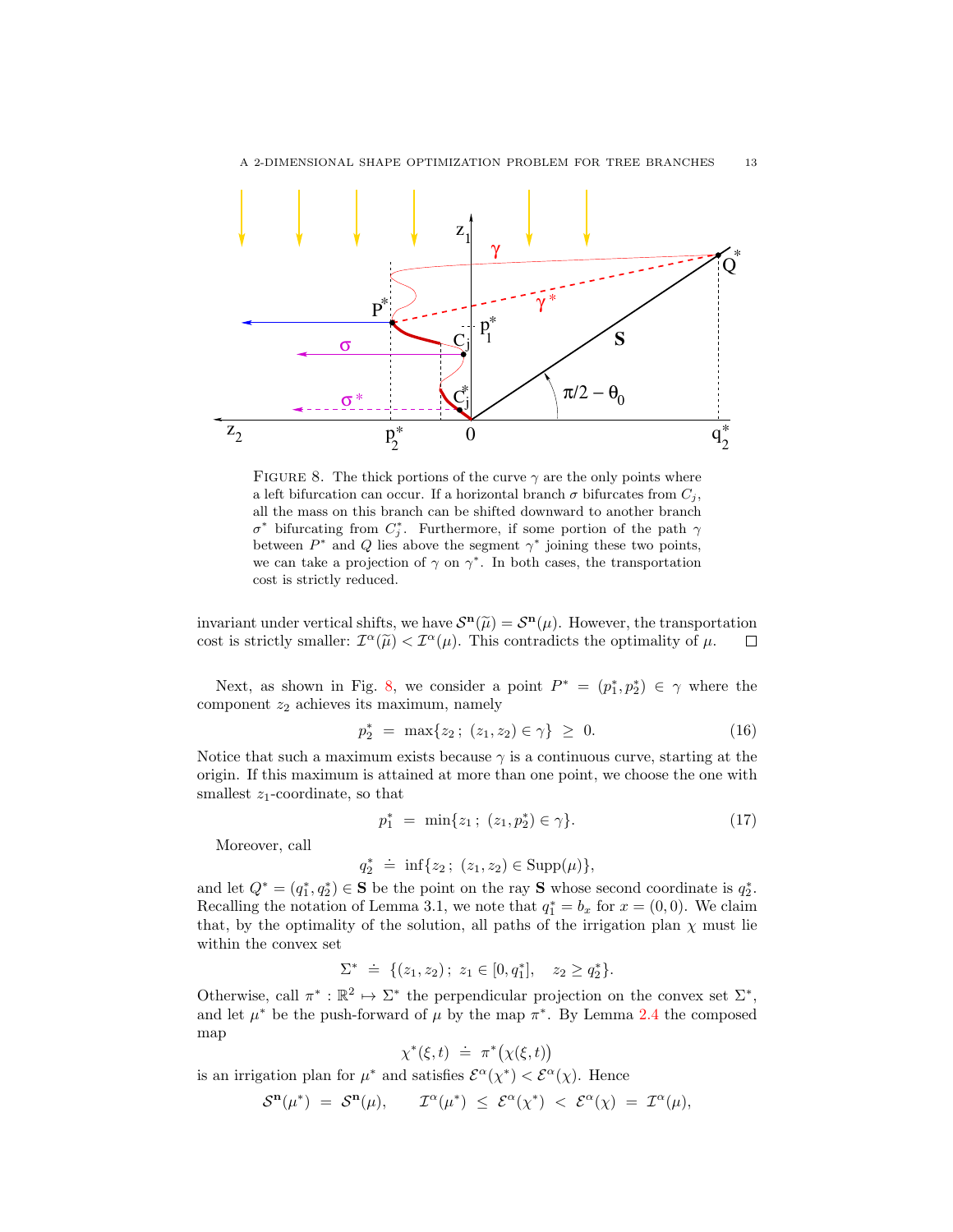contradicting the optimality assumption.

By a projection argument we now show that, in an optimal solution, all the particle paths remain below the segment  $\gamma^*$  with endpoints  $P^*$  and  $Q^*$ .

<span id="page-13-1"></span>Lemma 3.5. In the above setting, let

$$
\gamma^* = \left\{ (z_1, z_2) \, ; \, z_1 = a + bz_2 \, , \qquad z_2 \in [q_2^*, p_2^*] \right\}
$$

be the segment with endpoints  $P^*, Q^*$ . If

$$
(\xi, t) \mapsto \chi(\xi, t) = (z_1(\xi, t), z_2(\xi, t)) \tag{18}
$$

is an optimal irrigation plan for the problem [\(15\)](#page-4-2), then for a.e.  $\xi \in \Theta$  we have the implication

$$
z_2(\xi, t) \in [q_2^*, p_2^*] \qquad \Longrightarrow \qquad z_1(\xi, t) \leq a + b \, z_2(\xi, t). \tag{19}
$$

*Proof.* 1. It suffices to show that the maximal curve  $\gamma$  lies below  $\gamma^*$ . If this is not the case, consider the set of particles which go through the point  $P^*$  and then move to the right of  $P^*$ , namely

$$
\Omega^* \ = \ \Big\{ \xi \in [0, M] \, ; \ \chi(\xi, t^*) = P^* \text{ for some } t^* \ge 0, \ z_2(\xi, t) < p_2^* \text{ for } t > t^* \Big\}. \tag{20}
$$

Notice that, by the single path property (see Section 7.1 in  $[1]$ ), all these particles follow the same path from the origin to  $P^*$ . Hence the length  $t^*$  of this path is the same for all  $\xi \in \Omega^*$ .

**2.** Consider the convex region below  $\gamma^*$ , defined by

$$
\Sigma \doteq \Big\{ (z_1, z_2) \, ; \; 0 \leq z_1 \leq a + bz_2 \, , \qquad z_2 \in [q_2^*, p_2^*] \Big\}.
$$

Let  $\pi : \mathbb{R}^2 \to \Sigma$  be the perpendicular projection. Then the irrigation plan

$$
\chi^{\dagger}(\xi, t) \doteq \begin{cases}\n\pi\Big(\chi(\xi, t)\Big) & \text{if } \xi \in \Omega^*, \ t > t^*, \\
\chi(\xi, t) & \text{otherwise,} \n\end{cases}
$$
\n(21)

has total cost strictly smaller than  $\chi$ . Indeed, for all x and a.e.  $\xi$ , t we have

<span id="page-13-0"></span>
$$
\left|\pi(x)\right|_{\chi^{\dagger}} \geq \left|x\right|_{\chi}, \qquad \left|\dot{\chi}^{\dagger}(\xi, t)\right| \leq \left|\dot{\chi}(\xi, t)\right|.
$$
 (22)

Notice that, in [\(22\)](#page-13-0), equality can hold for a.e.  $\xi$ , t only in the case where  $\chi = \chi^{\dagger}$ .

3. We now observe that the perpendicular projection on  $\Sigma$  can decrease the z<sub>2</sub>-component. As a consequence, the measures  $\mu$  and  $\mu^{\dagger}$  irrigated by  $\chi$  and  $\chi^{\dagger}$ may have a different projections on the  $z_2$  axis. If this happens, we may have  $\mathcal{S}^{\mathbf{n}}(\mu) \neq \mathcal{S}^{\mathbf{n}}(\mu^{\dagger}).$ 

To address this issue, we observe that all particles  $\xi \in \Omega^*$  satisfy  $\chi^{\dagger}(\xi, t^*) =$  $\chi(\xi, t^*) = P^*$ . In terms of the  $z_1, z_2$  coordinates, this implies

$$
z_2^{\dagger}(\xi, t^*) = z_2(\xi, t^*) = p_2^*, \qquad z_2^{\dagger}(\xi, T(\xi)) \le z_2(\xi, T(\xi)) < p_2^* \,. \tag{23}
$$

By continuity, for each  $\xi \in \Omega^*$  we can find a stopping time  $\tau(\xi) \in [t^*, T(\xi)]$  such that

$$
z_2^{\dagger}(\xi,\tau(\xi)) = z_2(\xi,T(\xi)).
$$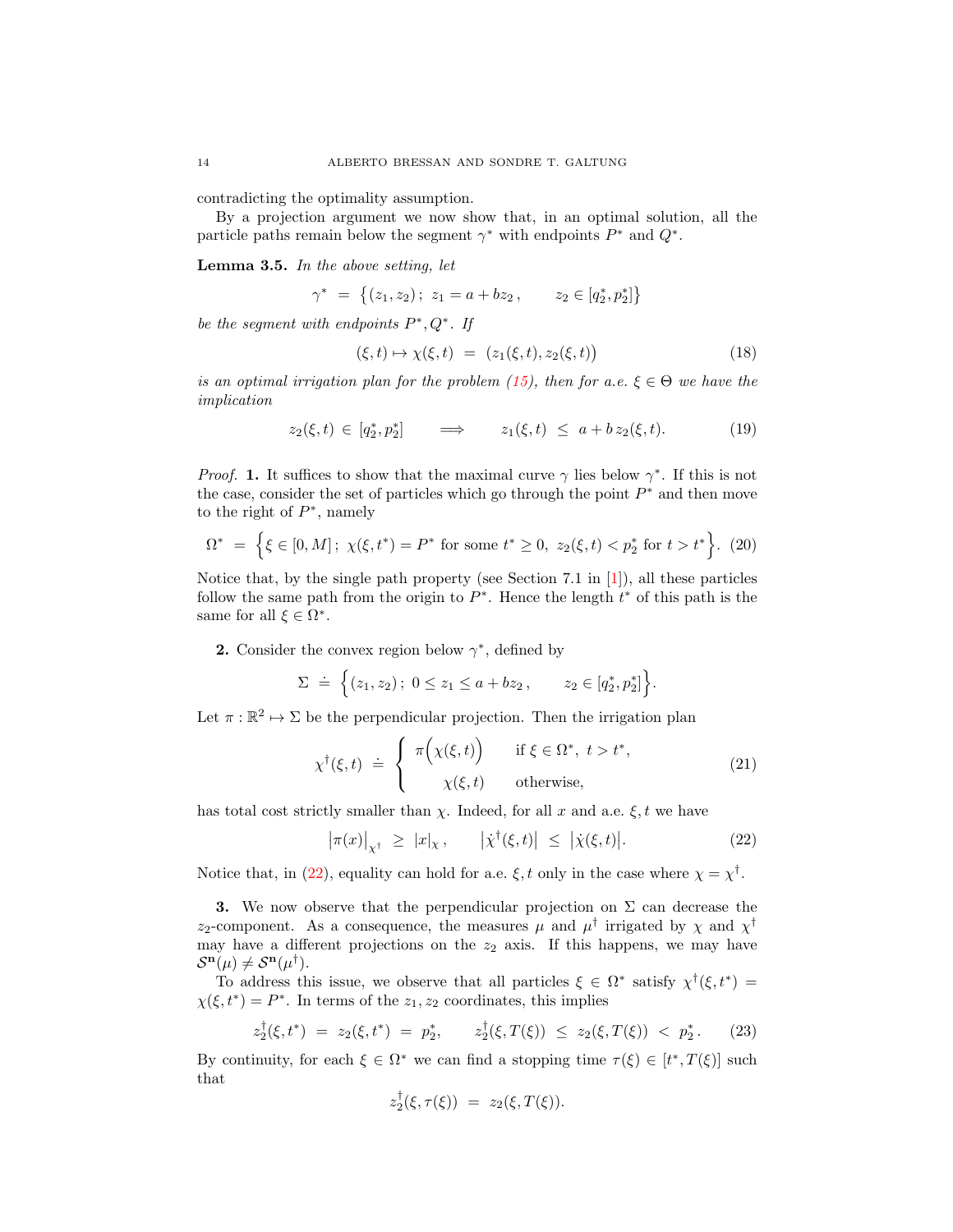Call  $\tilde{\chi}$  the truncated irrigation plan, such that

$$
\widetilde{\chi}(\xi, t) \doteq \begin{cases}\n\chi^{\dagger}(\xi, t) & \text{if } \xi \in \Omega^*, \ t \leq \tau(\xi), \\
\chi(\xi, \tau(\xi)) & \text{if } \xi \in \Omega^*, \ t \geq \tau(\xi), \\
\chi(\xi, t) & \text{if } \xi \notin \Omega^*. \n\end{cases} \tag{24}
$$

 $\Box$ 

By construction, the measures  $\mu$  and  $\tilde{\mu}$  irrigated by  $\chi$  and  $\tilde{\chi}$  have exactly the same projections on the  $z_2$  axis. Hence  $S^n(\tilde{\mu}) = S^n(\mu)$ . On the other hand, the corresponding costs satisfy

$$
\mathcal{E}^{\alpha}(\widetilde{\chi}) \leq \mathcal{E}^{\alpha}(\chi^{\dagger}) < \mathcal{E}^{\alpha}(\chi).
$$

This contradicts optimality, thus proving the lemma.

4. Proof of Theorem [2.5.](#page-4-0) In this section we give a proof of Theorem [2.5.](#page-4-0) We recall that the functional [\(15\)](#page-4-2) to be maximized is the difference between a payoff, i.e. the sunlight  $S<sup>n</sup>(\mu)$  absorbed by the measure  $\mu$ , and the ramified transportation cost  $cT^{\alpha}(\mu)$ . Together with the measure  $\mu$ , at various steps of the proof we shall construct a second measure  $\tilde{\mu}$ , obtained by shifting part of the mass in a direction parallel to **n**. As in Remark [1,](#page-2-4) this will not change the sunlight gathered:  $S^{n}(\tilde{\mu}) = S^{n}(\mu)$ . On the other hand, the irritation cost of  $\tilde{\mu}$  is strictly smaller:  $\mathcal{T}^{\alpha}(\tilde{\mu}) \leq \mathcal{T}^{\alpha}(\mu)$ .  $\mathcal{S}^{\mathbf{n}}(\mu)$ . On the other hand, the irrigation cost of  $\tilde{\mu}$  is strictly smaller:  $\mathcal{I}^{\alpha}(\tilde{\mu}) < \mathcal{I}^{\alpha}(\mu)$ .<br>We shall conclude that  $\mu$  is not optimal We shall conclude that  $\mu$  is not optimal.

As shown in Fig. [8,](#page-12-0) let  $P^* = (p_1^*, p_2^*)$  be the point defined at [\(16\)](#page-12-1). We consider two cases:

(i)  $P^* = 0 \in \mathbb{R}^2$ ,

(ii)  $P^* \neq 0$ .

Assume that case (i) occurs. Then, by Lemma [3.4,](#page-11-4) the only branch that can bifurcate to the left of  $\gamma$  must lie on the  $z_2$ -axis. Moreover, by Lemma [3.5,](#page-13-1) the path  $\gamma$  cannot lie above the segment with endpoints  $P^*, Q^*$ . Therefore, the restriction of the measure  $\mu$  to the half space  $\{z_2 \leq 0\}$  is supported on the line **S**. Combining these two facts we achieve the conclusion of the theorem.

The remainder of the proof will be devoted to showing that the case (ii) cannot occur, because it would contradict the optimality of the solution.

To illustrate the heart of the matter, we first consider the elementary configuration shown in Fig. [9,](#page-15-0) left, where all trajectories are straight lines. Water is first transported from the origin to the point  $P^*$ . Then, an amount  $\sigma > 0$  is moved horizontally to the point Q, while an amount  $\kappa > 0$  is moved to  $P_1$ . This yields a transport plan  $\chi$ , which irrigates the measure  $\mu$  consisting of a mass  $\sigma$  at Q and a mass  $\kappa$  at  $P_1$ .

Next, as shown in Fig. [9,](#page-15-0) right, we consider a point  $P$  along the segment  $0P^*$ . A new transport plan  $\tilde{\chi}$  is defined, where water is first transported from the origin to P. Then, an amount  $\sigma$  is moved horizontally to a point Q located along the same vertical line as Q. The remaining amount  $\kappa$  is moved in a straight line from P to  $P_1$ . Notice that the new transport plan  $\widetilde{\chi}$  now irrigates a measure  $\widetilde{\mu}$  consisting of a mass  $\sigma$  at  $Q$  and a mass  $\kappa$  at  $P_1$ .

To fix ideas, we denote the lengths of the segments  $PP^*$  and  $P^*P_1$  as

$$
\ell_a = |P - P^*|, \qquad \ell_b = |P_1 - P^*|.
$$
 (1)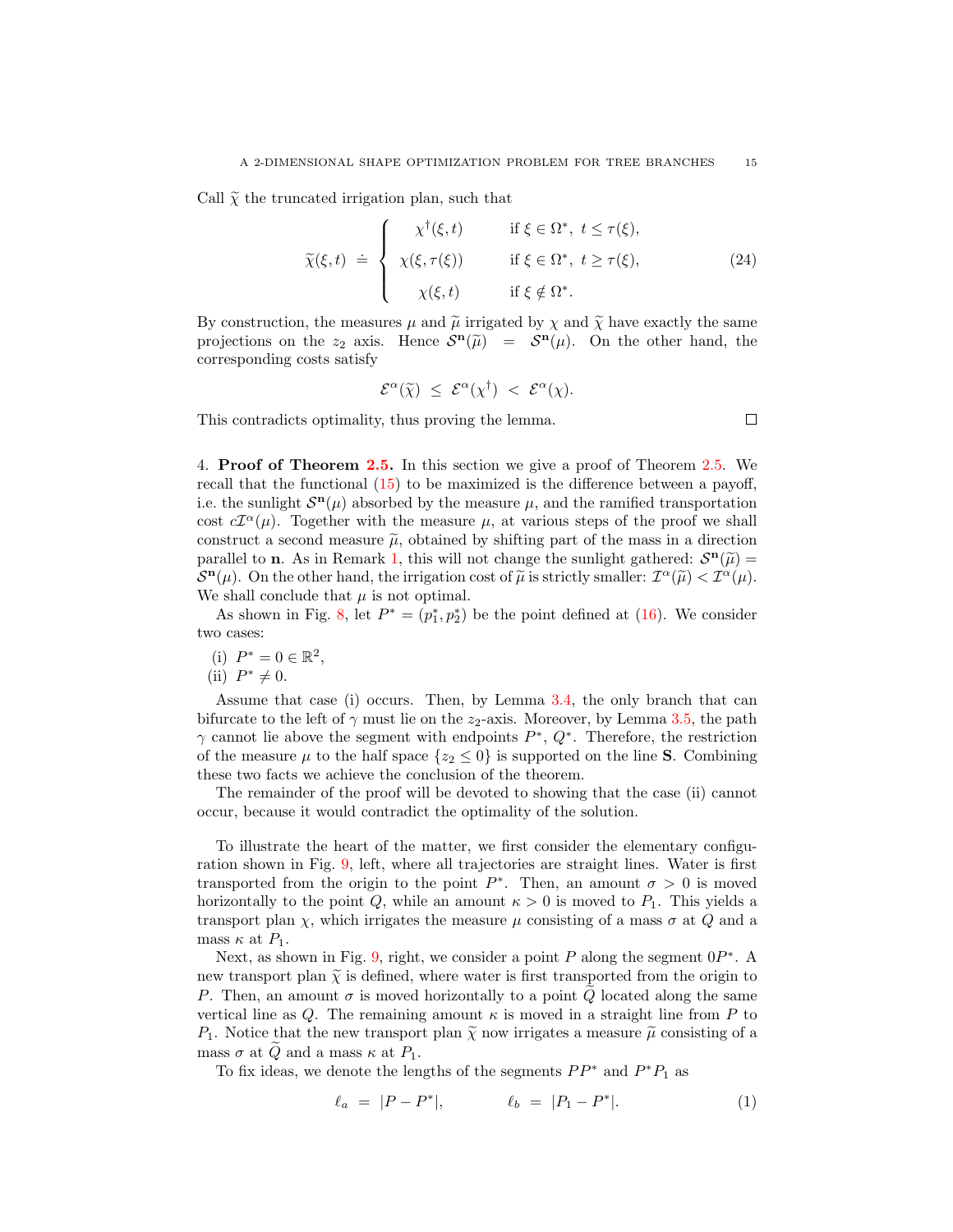

<span id="page-15-0"></span>FIGURE 9. Left: an irrigation plan for a measure  $\mu$  with two masses at Q and at  $P_1$ . Right: an irrigation plan for a modified measure  $\tilde{\mu}$  with two masses at  $\widetilde{Q}$  and at  $P_1$ . The lengths of the segments  $PP^*$  and  $P^*P_1$ will be denoted by  $\ell_a, \ell_b$ , respectively.

The angles between these segments and a horizontal line will be denoted by  $\theta_a, \theta_b$ , respectively. The next lemma provides a comparison between the costs of the two irrigation plans  $\chi$  and  $\tilde{\chi}$ .

<span id="page-15-3"></span>**Lemma 4.1.** Let  $\sigma \geq 0$ ,  $\kappa > 0$  be given, together with angles  $\theta_a \in [0, \pi/2]$  and  $\theta_b \in [0, \pi/2]$ . Let  $\chi, \tilde{\chi}$  be the irrigation plans defined above, as shown in Fig. [9.](#page-15-0) If  $0 < \alpha < 1/2$  and  $\theta_b$  satisfies the additional bound

$$
\cos \theta_b > 1 - 2^{2\alpha - 1},\tag{2}
$$

or if  $\alpha \geq 1/2$ , then there exists  $\varepsilon > 0$  such that  $\ell_a/\ell_b \leq \varepsilon$  implies

<span id="page-15-1"></span>
$$
\mathcal{E}^{\alpha}(\tilde{\chi}) \leq \mathcal{E}^{\alpha}(\chi). \tag{3}
$$

*Proof.* 1. To compute the difference between the quantities in  $(3)$ , notice that the old transportation cost along  $PP^*$  and  $P^*P_1$ ,

$$
(\kappa + \sigma)^{\alpha} \ell_a + \kappa^{\alpha} \ell_b
$$

is replaced by the new cost

<span id="page-15-2"></span>
$$
\kappa^{\alpha} \sqrt{\ell_a^2 + \ell_b^2 - 2\ell_a \ell_b \cos(\theta_a + \theta_b)} + \sigma^{\alpha} \ell_a \cos \theta_a.
$$
 (4)

Notice that the last term in [\(4\)](#page-15-2) accounts for the fact that an amount  $\sigma$  of particles need to cover a longer horizontal distance, traveling along the segment  $PQ$  instead of  $P^*Q$ .

The difference in the cost is thus expressed by the function

$$
f(\ell_a, \ell_b) = \mathcal{E}^{\alpha}(\chi) - \mathcal{E}^{\alpha}(\widetilde{\chi})
$$
  
=  $(\kappa + \sigma)^{\alpha} \ell_a - \sigma^{\alpha} \ell_a \cos \theta_a + \kappa^{\alpha} \left[ \ell_b - \sqrt{\ell_a^2 + \ell_b^2 - 2\ell_a \ell_b \cos(\theta_a + \theta_b)} \right].$ 

## 2. Introducing the variables

$$
\varepsilon = \frac{\ell_a}{\ell_b}, \qquad \ell = \ell_b, \qquad \varepsilon \ell = \ell_a,
$$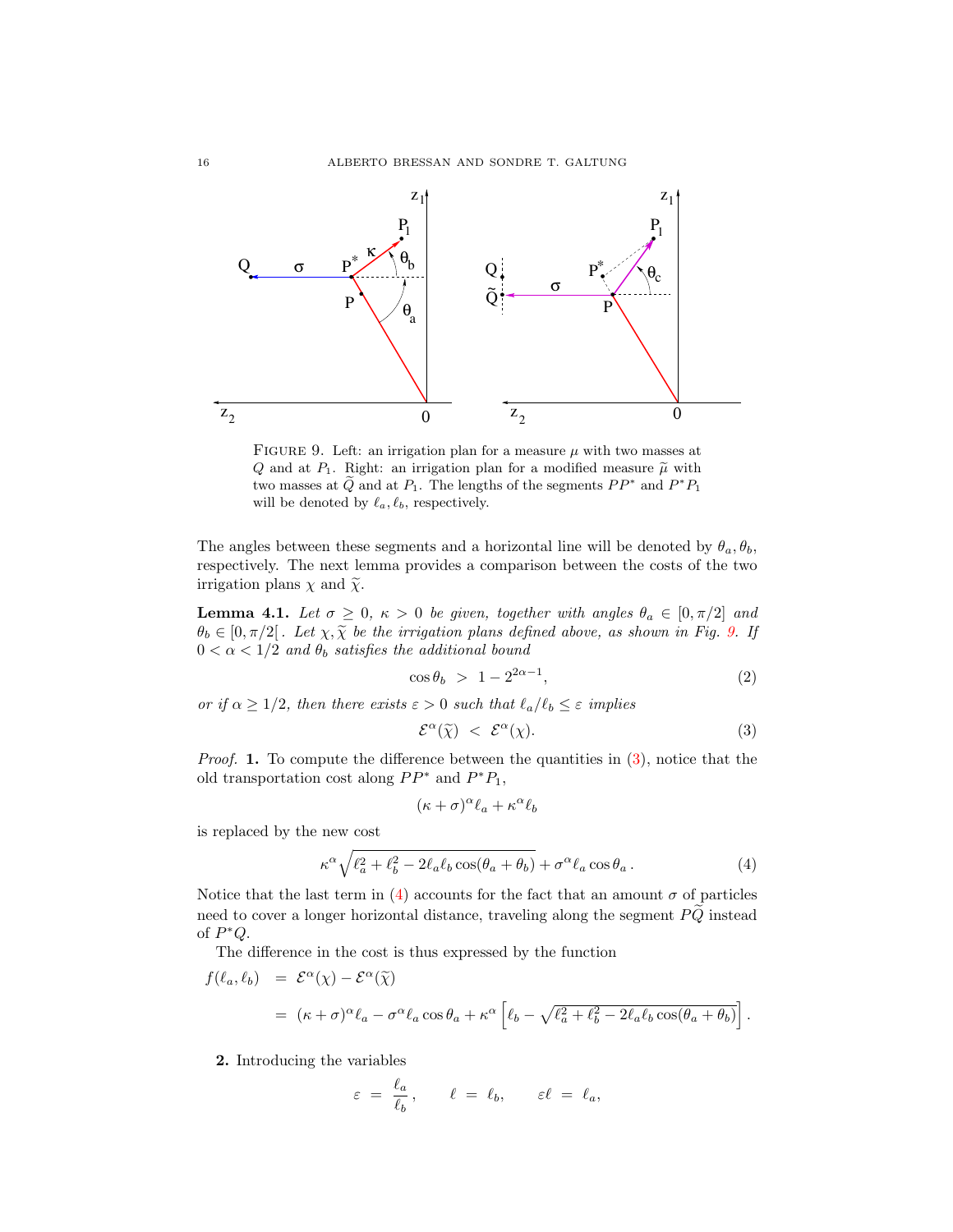we obtain

<span id="page-16-4"></span>
$$
f(\varepsilon \ell, \ell) = \ell \left[ \varepsilon (\kappa + \sigma)^{\alpha} - \varepsilon \sigma^{\alpha} \cos \theta_{a} + \kappa^{\alpha} \left( 1 - \sqrt{1 + \varepsilon^{2} - 2\varepsilon \cos(\theta_{a} + \theta_{b})} \right) \right]
$$
  

$$
= \varepsilon \ell \left[ (\kappa + \sigma)^{\alpha} - \sigma^{\alpha} \cos \theta_{a} + \kappa^{\alpha} \cos(\theta_{a} + \theta_{b}) + \mathcal{O}(1) \cdot \varepsilon \right].
$$
 (5)

Setting

$$
\lambda = \frac{\sigma}{\kappa + \sigma} \in [0, 1[,
$$

we are thus led to study the function

<span id="page-16-0"></span>
$$
F(\lambda, \theta_a, \theta_b) \doteq 1 - \lambda^{\alpha} \cos \theta_a + (1 - \lambda)^{\alpha} \cos(\theta_a + \theta_b)
$$
 (6)

and to find conditions which imply the positivity of F.

**3.** The function  $F$  in  $(6)$  can be written in terms of an inner product:

<span id="page-16-1"></span>
$$
F(\lambda, \theta_a, \theta_b) = 1 - \cos \theta_a \left[ \lambda^{\alpha} - (1 - \lambda)^{\alpha} \cos \theta_b \right] - \sin \theta_a (1 - \lambda)^{\alpha} \sin \theta_b
$$
  
=  $1 - \left\langle \left( \cos \theta_a, \sin \theta_a \right), \left( \lambda^{\alpha} - (1 - \lambda)^{\alpha} \cos \theta_b, (1 - \lambda)^{\alpha} \sin \theta_b \right) \right\rangle$ 

To prove that  $F > 0$  it thus suffices to show that the second vector on the right hand side of [\(7\)](#page-16-1) has length smaller than one, namely

$$
\lambda^{2\alpha} + (1 - \lambda)^{2\alpha} - 2\lambda^{\alpha} (1 - \lambda)^{\alpha} \cos \theta_b < 1.
$$

This inequality holds provided that

<span id="page-16-2"></span>
$$
\cos \theta_b > \frac{\lambda^{2\alpha} + (1 - \lambda)^{2\alpha} - 1}{2\lambda^{\alpha}(1 - \lambda)^{\alpha}}.
$$
\n(8)

 $(7)$ 

Two cases must be considered. If  $\alpha \geq 1/2$ , then

 $\lambda^{2\alpha} + (1-\lambda)$ for all  $\lambda \in [0, 1]$ .

Hence [\(8\)](#page-16-2) trivially holds for all  $\theta_b < \pi/2$ .

On the other hand, if  $\alpha < 1/2$ , consider the function

$$
g(\lambda) ~\doteq~ \frac{\lambda^{2\alpha}+(1-\lambda)^{2\alpha}-1}{2\lambda^\alpha(1-\lambda)^\alpha} ~=~ 1+\frac{\left(\lambda^\alpha-(1-\lambda)^\alpha\right)^2-1}{2\lambda^\alpha(1-\lambda)^\alpha}{\,}.
$$

We observe that, for  $0 \le \alpha \le \frac{1}{2}$ , one has

<span id="page-16-3"></span>
$$
0 \le g(\lambda) \le g\Big(\frac{1}{2}\Big) = 1 - 2^{2\alpha - 1}, \tag{9}
$$

while

$$
\lim_{\lambda \to 0+} g(\lambda) = \lim_{\lambda \to 1-} g(\lambda) = 0.
$$

From  $(9)$  it now follows that the condition  $(12)$  guarantees that  $(8)$  holds, hence  $F \geq 0$ , as required.

Summarizing the previous analysis, for any  $\lambda \in ]0,1[$  and  $\theta_a \in [0,\pi/2]$ , we have proved:

- (i) When  $\alpha \geq 1/2$ , one has  $F(\lambda, \theta_a, \theta_b) > 0$  for all  $\theta_b \in [0, \pi/2]$ .
- (ii) When  $0 < \alpha < 1/2$  one has  $F(\lambda, \theta_a, \theta_b) > 0$  provided that  $\theta_b$  satisfies the additional bound [\(12\)](#page-18-0).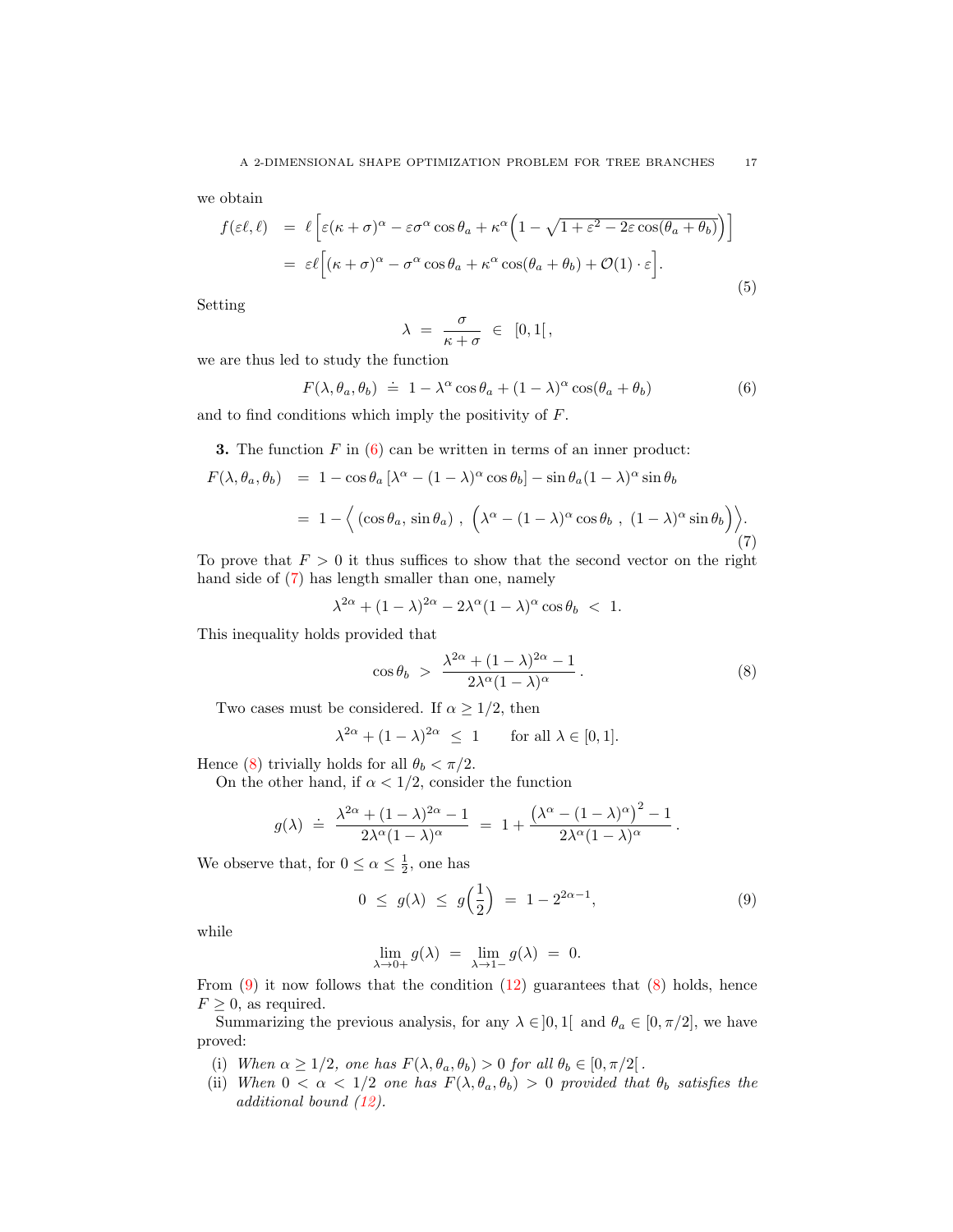4. Combining  $(5)$  with  $(6)$ , we obtain

<span id="page-17-0"></span>
$$
f(\theta_a, \theta_b) = \ell_a(\kappa + \sigma)^\alpha \left[ F(\lambda, \theta_a, \theta_b) + \mathcal{O}(1) \cdot \frac{\ell_a}{\ell_b} \right]. \tag{10}
$$

By the previous step, in both cases (i) and (ii) the right hand side of  $(10)$  is strictly positive provided that the ratio  $\ell_a/\ell_b$  is sufficiently small. This yields [\(3\)](#page-15-1). П



<span id="page-17-2"></span>FIGURE 10. A more general configuration, considered in Lemma [4.2.](#page-17-1)

We now consider a more general irrigation plan  $\chi$ , shown in Fig. [10.](#page-17-2) Water is transported from the origin along a straight path  $\gamma$ , up to the point  $P^*$ . Then the flux is split into a finite number of straight paths. One goes horizontally to the left, with flux  $\sigma \geq 0$ , reaching a point Q. The other paths go to the right, with fluxes  $\kappa_1, \ldots, \kappa_n > 0$ , at angles

<span id="page-17-3"></span>
$$
0 \leq \theta_n < \cdots < \theta_2 < \theta_1,\tag{11}
$$

until they reach points  $P_1, \ldots, P_n$ . This provides an irrigation plan for the measure concentrating a mass  $\sigma$  at the point Q and masses  $\kappa_1, \ldots, \kappa_n$  at the points  $P_1, \ldots, P_n$ . As shown in Fig. [10,](#page-17-2) we assume that all points  $P_i$  lie on the same straight line  $\tilde{\gamma}$ , which intersects  $\gamma$  at a point P.

We compare this configuration with a modified irrigation plan  $\tilde{\chi}$  defined as follows. First, the plan  $\tilde{\chi}$  moves all the mass from the origin along the straight line  $\gamma$  up to the point P. Then an amount of mass  $\sigma$  is moved horizontally to the left, until it reaches a point  $\tilde{Q}$  on the same vertical line as  $Q$ . The remaining mass  $\kappa = \kappa_1 + \cdots + \kappa_n$  is moved along the segment  $\tilde{\gamma}$ , until it reaches the various points  $P_1, \ldots, P_n$ . Notice that  $\tilde{\chi}$  is an irrigation plan for a measure  $\tilde{\mu}$  which concentrates a mass  $\sigma$  at the point  $\tilde{Q}$  and masses  $\kappa_1, \ldots, \kappa_n$  at the points  $P_1, \ldots, P_n$ . As shown in Fig. [10,](#page-17-2) we call  $\theta_a \in [0, \pi/2]$  the angle between  $\gamma$  and a horizontal line, and let  $\beta \in [0, \pi/2]$  be the angle between  $\tilde{\gamma}$  and a horizontal line.

<span id="page-17-1"></span>**Lemma 4.2.** Let the masses  $\sigma \geq 0$  and  $\kappa_1, \ldots, \kappa_n > 0$  be given, together with angles  $\theta_a \in [0, \pi/2]$  and  $\theta_i \in [0, \pi/2]$  as in [\(11\)](#page-17-3). Let  $\chi, \tilde{\chi}$  be the irrigation plans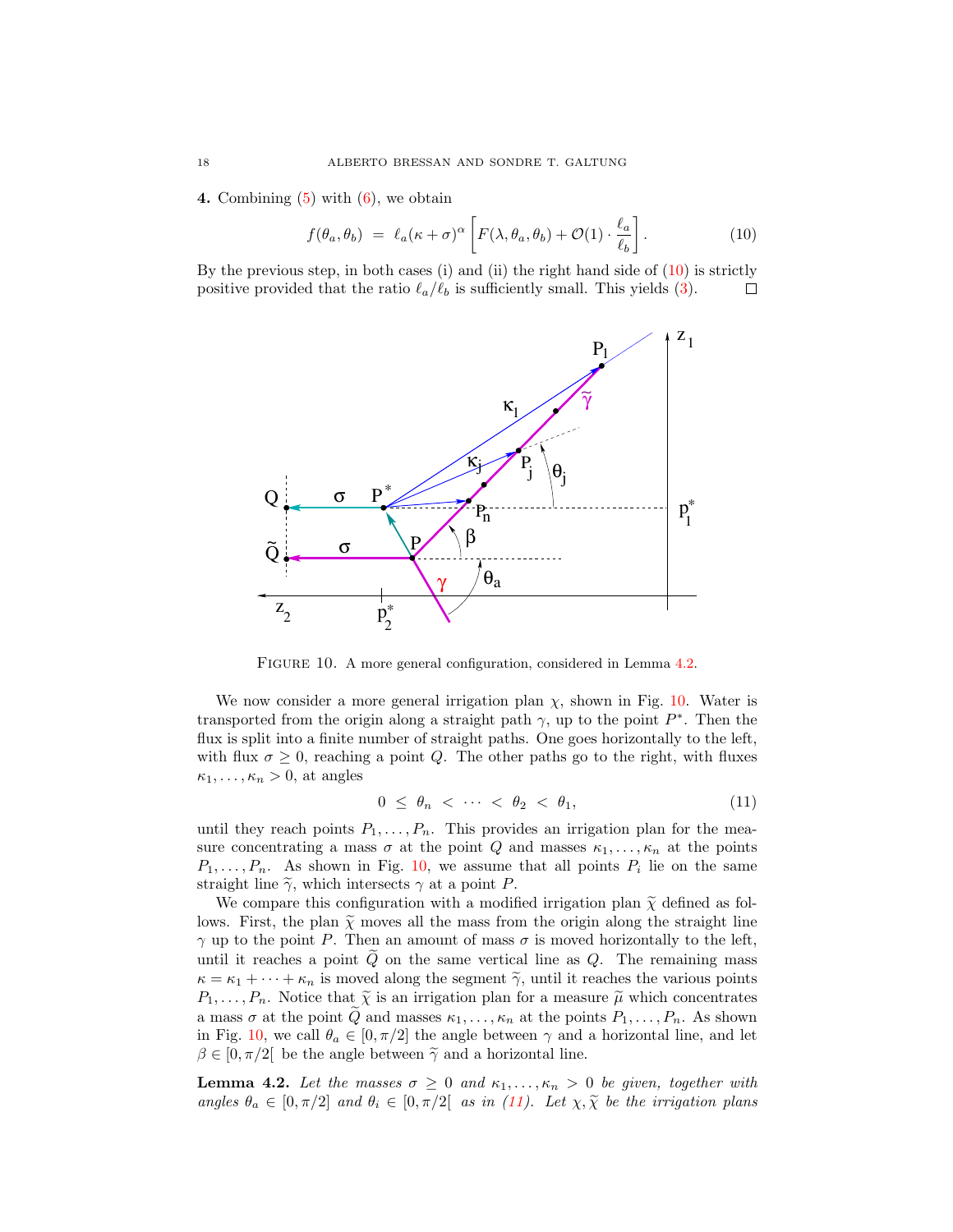defined above, as shown in Fig. [10.](#page-17-2) If  $0 < \alpha < 1/2$  and  $\theta_1$  satisfies the additional bound

<span id="page-18-0"></span>
$$
\cos \theta_1 > 1 - 2^{2\alpha - 1}, \tag{12}
$$

or if  $\alpha \geq 1/2$ , then there exists  $\varepsilon > 0$  such that  $0 < \beta - \theta_1 < \varepsilon$  implies

<span id="page-18-1"></span>
$$
\mathcal{E}^{\alpha}(\chi) - \mathcal{E}^{\alpha}(\widetilde{\chi}) > 0. \tag{13}
$$

Proof. 1. The left-hand side of  $(13)$ , describing the difference between the old and the new transportation cost, can be expressed as

<span id="page-18-2"></span>
$$
|P - P^*| \left(\sigma + \sum_{j=1}^n \kappa_j\right)^{\alpha} + \sum_{j=1}^n \kappa_j^{\alpha} |P^* - P_j| - \sigma^{\alpha} \cos \theta_a |P - P^*| - \sum_{j=1}^n \left(\sum_{i=1}^j \kappa_i\right)^{\alpha} |P_{j+1} - P_j|,
$$
\n(14)

where, for notational convenience, we set  $P_{n+1} \doteq P$ . According to [\(14\)](#page-18-2) we can write

$$
\mathcal{E}^{\alpha}(\chi) - \mathcal{E}^{\alpha}(\tilde{\chi}) = A + S_n, \qquad (15)
$$

where

<span id="page-18-3"></span>
$$
A \doteq |P - P^*| \left[ \left( \sigma + \sum_{j=1}^n \kappa_j \right)^{\alpha} - \sigma^{\alpha} \cos \theta_a \right] + \left( \sum_{j=1}^n \kappa_j \right)^{\alpha} \left( |P^* - P_1| - |P - P_1| \right),\tag{16}
$$

<span id="page-18-5"></span>
$$
S_n = \sum_{j=1}^n \kappa_j^{\alpha} |P^* - P_j| - \left(\sum_{j=1}^n \kappa_j\right)^{\alpha} \left(|P^* - P_1| - |P_{n+1} - P_1|\right) - \sum_{j=1}^n \left(\sum_{i=1}^j \kappa_i\right)^{\alpha} |P_{j+1} - P_j|.
$$
\n(17)

2. Notice that the quantity  $A$  in  $(16)$  would describe the difference in the costs if all the mass  $\kappa = \kappa_1 + \cdots + \kappa_n$  were flowing through the point  $P_1$ . We claim that

<span id="page-18-4"></span>
$$
A \geq |P - P^*| \left[ (\sigma + \kappa)^{\alpha} - \sigma^{\alpha} \cos \theta_a + \kappa^{\alpha} \cos(\theta_a + \theta_1) - \frac{\kappa^{\alpha}}{2} \frac{|P - P^*|}{|P_1 - P^*|} \right]. \tag{18}
$$

Indeed, the last two terms within the square brackets in [\(18\)](#page-18-4) are derived from

$$
\begin{array}{rcl} |P^* - P_1| - |P - P_1| & = & |P^* - P_1| \left[ 1 - \sqrt{1 - 2\frac{|P - P^*|}{|P^* - P_1|} \cos(\theta_a + \theta_1) + \frac{|P - P^*|^2}{|P^* - P_1|^2}} \right] \\ \\ & \geq & |P^* - P_1| \left[ 1 - \left( 1 - \frac{|P - P^*|}{|P^* - P_1|} \cos(\theta_a + \theta_1) + \frac{|P - P^*|^2}{2|P^* - P_1|^2} \right) \right]. \end{array}
$$

Using Lemma [4.1,](#page-15-3) we can now choose  $\varepsilon' > 0$  small enough such that, if

$$
\frac{|P - P^*|}{|P_1 - P^*|} < \varepsilon',\tag{19}
$$

then the right hand side of  $(18)$  is strictly positive. It now suffices to observe that, given all the angles  $\theta_a, \theta_1, \ldots, \theta_n$ , by choosing  $\varepsilon > 0$  small enough one achieves the implication

$$
\beta - \theta_1 < \varepsilon \qquad \Longrightarrow \qquad \frac{|P - P^*|}{|P_1 - P^*|} < \varepsilon'. \tag{20}
$$

In turn, this implies the strict inequality

$$
A > 0. \tag{21}
$$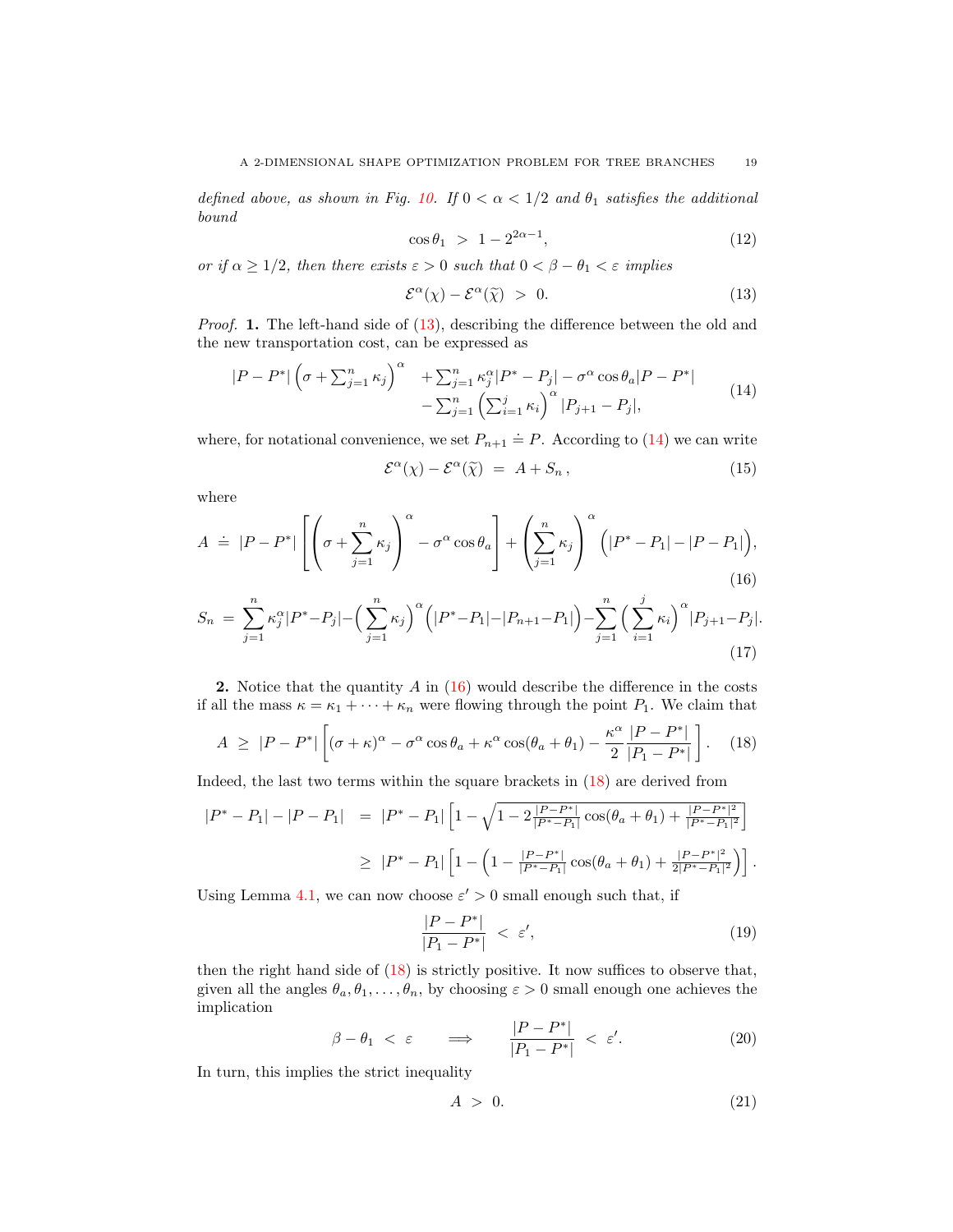**3.** To complete the proof of the lemma, it remains to prove that  $S_n \geq 0$ . This will be proved by induction on  $n$ . Starting from  $(17)$  and using the inequalities

$$
|P_n - P_1| \le |P^* - P_1|, \qquad \left(\sum_{i=1}^n \kappa_i\right)^{\alpha} \le \kappa_n^{\alpha} + \left(\sum_{i=1}^{n-1} \kappa_i\right)^{\alpha},
$$

we obtain

$$
S_n = \sum_{j=1}^{n} \kappa_j^{\alpha} |P^* - P_j| - \left(\sum_{j=1}^{n} \kappa_j\right)^{\alpha} \underbrace{(|P^* - P_1| - |P_n - P_1|)}_{\geq 0}
$$
  
\n
$$
- \sum_{j=1}^{n-1} \left(\sum_{i=1}^{j} \kappa_i\right)^{\alpha} |P_{j+1} - P_j|
$$
  
\n
$$
\geq \kappa_n^{\alpha} |P^* - P_n| + \sum_{j=1}^{n-1} \kappa_j^{\alpha} |P^* - P_j|
$$
  
\n
$$
- \left(\kappa_n^{\alpha} + \left(\sum_{j=1}^{n-1} \kappa_j\right)^{\alpha}\right) (|P^* - P_1| - |P_n - P_1|)
$$
  
\n
$$
- \left(\sum_{i=1}^{n-1} \kappa_i\right)^{\alpha} |P_n - P_{n-1}| - \sum_{j=1}^{n-2} \left(\sum_{i=1}^{j} \kappa_i\right)^{\alpha} |P_{j+1} - P_j|
$$
  
\n
$$
= \sum_{j=1}^{n-1} \kappa_j^{\alpha} |P^* - P_j| - \left(\sum_{j=1}^{n-1} \kappa_j\right)^{\alpha} (|P^* - P_1| - |P_{n-1} - P_1|)
$$
  
\n
$$
- \sum_{j=1}^{n-2} \left(\sum_{i=1}^{j} \kappa_i\right)^{\alpha} |P_{j+1} - P_j| + \kappa_n^{\alpha} (|P^* - P_n| + |P_n - P_1| - |P^* - P_1|)
$$
  
\n
$$
= S_{n-1} + \kappa_n^{\alpha} (|P^* - P_n| - |P^* - P_1| + |P_n - P_1|) \geq S_{n-1},
$$
\n(22)

where in the second equality we have used  $|P_{n-1} - P_1| = |P_n - P_1| - |P_n - P_{n-1}|$ . Repeating this same argument, by induction we obtain

$$
S_n \geq S_{n-1} \geq \cdots \geq S_1.
$$

Observing that

$$
S_1 = \kappa_1^{\alpha} |P^* - P_1| - \kappa_1^{\alpha} (|P^* - P_1| - |P_2 - P_1|) - \kappa_1^{\alpha} |P_2 - P_1| = 0,
$$

the proof of the lemma is completed.

<span id="page-19-1"></span>**Remark 4.** As soon as all the masses  $\sigma, \kappa_1, \ldots, \kappa_n$  and all the angles  $\theta_a, \beta, \theta_1, \ldots, \theta_n$ have been assigned, the difference between the two irrigation costs in  $(13)$  is a positive homogeneous function of the distance  $|P_1 - P^*|$ . We can thus replace [\(13\)](#page-18-1) with the inequality

<span id="page-19-0"></span>
$$
\mathcal{E}^{\alpha}(\chi) - \mathcal{E}^{\alpha}(\widetilde{\chi}) \ > \ c_0 \, |P_1 - P^*|,\tag{23}
$$

 $\Box$ 

for some  $c_0 > 0$  depending on all the above constants. Notice that, by continuity, the bound [\(23\)](#page-19-0) remains valid if  $\theta_a$  is replaced by some other angle  $\theta'_a$ , with  $|\theta'_a - \theta_a|$ sufficiently small.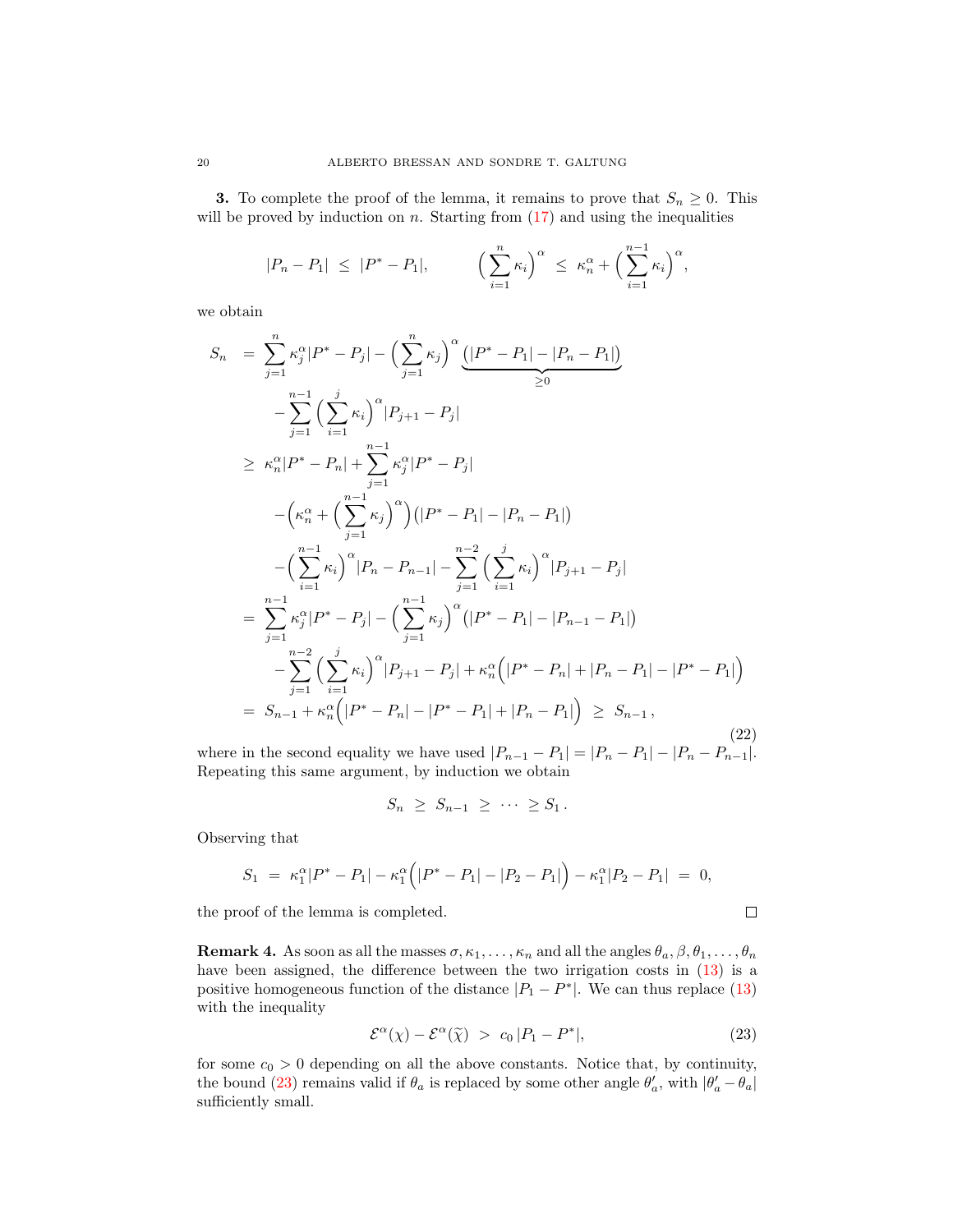4.1. Completion of the proof. Let  $\mu$  be an optimal measure, maximizing the functional [\(15\)](#page-4-2), and let  $\chi : \Theta \times \mathbb{R}_+ \mapsto \mathbb{R}^2$  be an optimal irrigation plan for  $\mu$ . According to [\(6\)](#page-2-0), we assume that all paths are parameterized by arc-length.

As remarked at the beginning of this section, a proof of Theorem [2.5](#page-4-0) can be achieved by showing that, for an optimal solution, the point  $P^* = (p_1^*, p_2^*)$  introduced at  $(16)$  must coincide with the origin. We recall that by definition we must necessarily have  $p_2^* \geq 0$  since the maximal curve  $\gamma$  contains the origin. Moreover,  $p_2^* = 0$  implies  $p_1^* = 0$ , since by a projection argument, this leads to a lower irrigation cost. Throughout the following we shall thus assume  $p_2^* > 0$  and derive a contradiction.

1. Call

<span id="page-20-0"></span>
$$
\Theta^* \ \doteq \ \left\{ \xi \in \Theta \, ; \ \chi(\xi, t^*) = P^* \quad \text{for some } t^* > 0 \right\} \tag{24}
$$

the set of particles that move through  $P^*$ . Notice that, by the single path property, there exists a unique path  $\gamma : [0, t^*] \mapsto \mathbb{R}^2$  such that

<span id="page-20-1"></span>
$$
\gamma(0) = \mathbf{0}, \qquad \gamma(t^*) = P^*, \qquad \chi(\xi, t) = \gamma(t) \qquad \text{for all } \xi \in \Theta^*, \ t \in [0, t^*]. \tag{25}
$$

As a consequence, in [\(24\)](#page-20-0) the time  $t^*$  is the same for all  $\xi \in \Theta^*$ .

Within the set  $\Theta^*$  of all particles reaching  $P^*$ , we distinguish the ones which proceed to the left or to the right of  $P^*$ , namely

<span id="page-20-3"></span>
$$
\Theta^* = \Theta_l \cup \Theta_r. \tag{26}
$$

Here  $\Theta_l$  denotes the set of particles that, after reaching  $P^*$ , move along the horizontal line  $\{(z_1, z_2); z_1 = p_1^*, z_2 > p_2^*\}$  to the left of  $P^*$ . Moreover,  $\Theta_r = \Theta^* \setminus \Theta_l$  is the set of particles which, after reaching  $P^*$ , move to the right. For all  $\xi \in \Theta_r$  and  $t > t^*$ , we thus have

$$
\chi(t,\xi) \in \{(z_1,z_2); \ z_1 \ge p_1^*, \ z_2 \le p_2^*\}.
$$
 (27)

For future use, we denote

$$
\sigma \doteq \text{meas}(\Theta_l), \qquad \kappa \doteq \text{meas}(\Theta_r). \tag{28}
$$

2. In connection with the path  $\gamma$  at [\(25\)](#page-20-1), consider the set (the shaded region in Fig. [11\)](#page-21-0)

<span id="page-20-2"></span>
$$
\Delta \doteq \Big\{ (z_1, z_2) \, ; \text{ there exists } \widehat{z}_1 < z_1 \text{ and } t \in [0, t^*] \text{ such that } (\widehat{z}_1, z_2) = \gamma(t) \Big\}.
$$
\n
$$
(29)
$$

We claim that the measure  $\mu$  cannot concentrate any mass on the open set  $\Delta$ . Indeed, if  $\mu(\Delta) > 0$ , then we consider the measure  $\hat{\mu}$  obtained by vertically shifting all the mass in  $\Delta$  until it touches some point on the curve Γ. More precisely, let  $\phi : \Delta \mapsto {\gamma(t); t \in [0, t^*]}$  be a measurable map such that  $\phi(z_1, z_2) = (\hat{z}_1, z_2)$ , with  $\hat{z}$ , as in (20). Eurthermore, outside the set  $\Delta$  we extend the map by the identity  $\hat{z}_1$  as in [\(29\)](#page-20-2). Furthermore, outside the set  $\Delta$  we extend the map by the identity, that is,  $\phi(z_1, z_2) = (z_1, z_2)$ . Let  $\hat{\mu}$  be the push-forward of the measure  $\mu$  by the map  $\phi$ . This new measure  $\mu$  would then satisfy

$$
\mathcal{S}^{\mathbf{n}}(\widehat{\mu}) = \mathcal{S}^{\mathbf{n}}(\mu), \qquad \mathcal{I}^{\alpha}(\widehat{\mu}) < \mathcal{I}^{\alpha}(\mu),
$$

contradicting the optimality of  $\mu$ .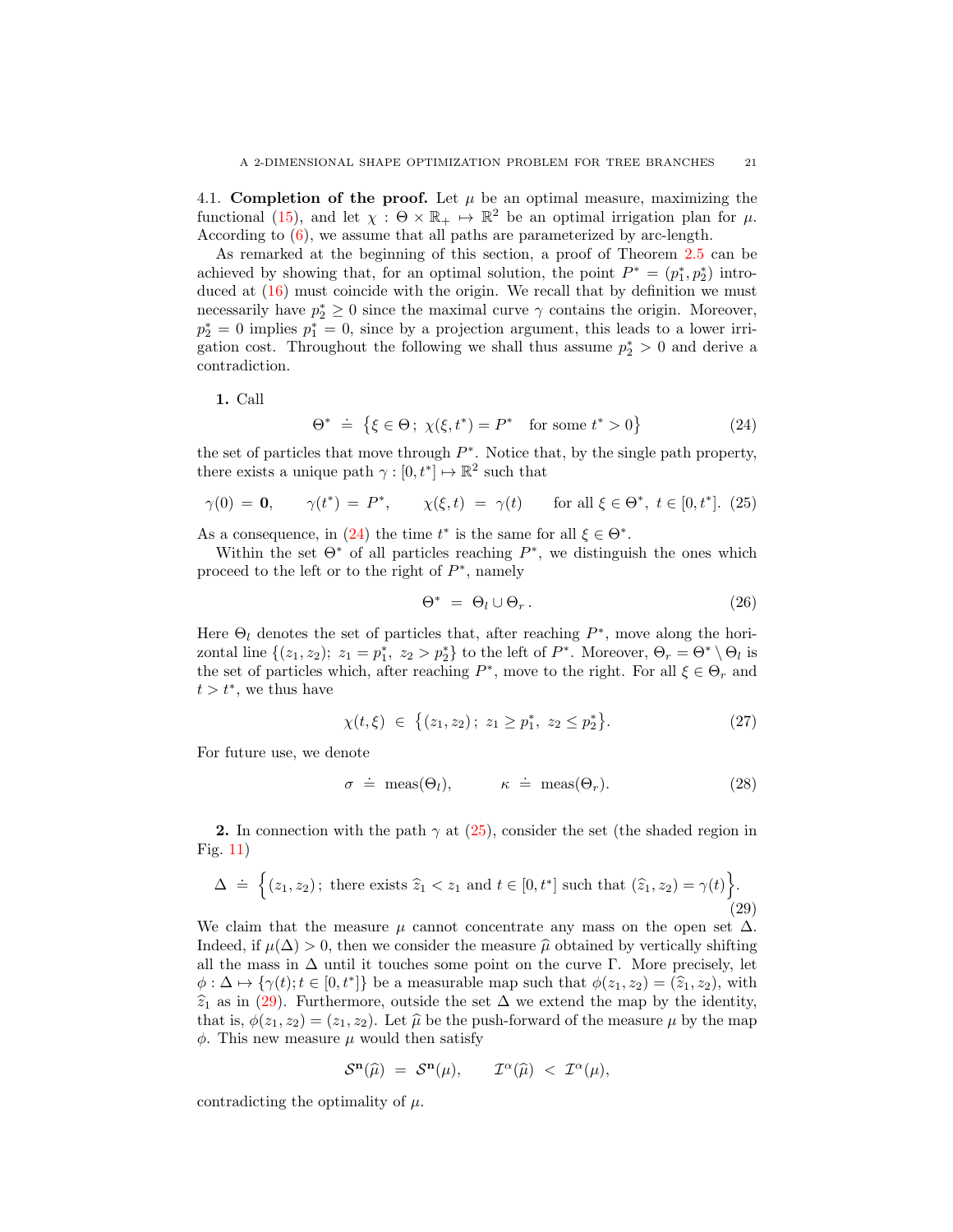

<span id="page-21-0"></span>FIGURE 11. Left: in the shaded region  $\Delta$  above the curve  $\gamma$ , the measure  $\mu$  cannot concentrate any mass. Otherwise, by shifting this mass downward until it hits a point on  $\gamma$ , we would obtain a second measure  $\tilde{\mu}$  which gathers the same amount of sunlight, but has a lower irrigation cost. As a consequence, by the interior regularity property, the flow out of  $P^*$  is locally supported on a finite number of line segments. Right: the construction used in steps 4–6 of the proof of Theorem [2.5.](#page-4-0)

3. The previous argument shows that there are no sinks inside  $\Delta$ . Hence all particles  $\xi \in \Theta_r$  continue to move to the right of  $P^*$ , eventually crossing the  $z_1$ axis. For  $\xi \in \Theta_r$  we can thus define the stopping time

 $\tau(\xi) \doteq \min\{t > t^* \, ; \, \chi(\xi, t) = (z_1, 0) \text{ for some } z_1 \geq p_1^*\},\$ 

and introduce the measure  $\overline{\mu}$ , supported on the  $z_1$ -axis, defined by

$$
\overline{\mu}(V) = \text{meas}\Big\{\xi \in \Theta_r \, ; \, \chi(\xi, \tau(\xi)) \in V\Big\}.
$$

We observe that the restriction of  $\chi$  to the set

$$
\{(\xi, t) \, ; \, \xi \in \Theta_r, \ t \in [t^*, \tau(\xi)]\}
$$

yields an optimal transport plan from a point mass located at  $P^*$  to the measure  $\overline{\mu}$ .

By the interior regularity property (see Theorem 8.16 in [\[1\]](#page-28-2), or Theorem 4.10 in [\[19\]](#page-28-16)), outside a neighborhood of the support of  $\bar{\mu}$ , the optimal transport plan is supported on a finite union of line segments. In particular, restricted to the set  ${z_2 > p_2^*/2}$ , all paths  $\chi(\xi, \cdot)$ , with  $\xi \in \Theta_r$ ,  $t > t^*$  are contained within finitely many line segments.

4. By the previous step, within a neighborhood of  $P^*$ , all particle paths which move out of  $P^*$  are contained in finitely many straight lines starting at  $P^*$ .

Adopting the same notation used in Lemma [4.2,](#page-17-1) we call  $\sigma = \text{meas}(\Theta_l)$  the amount of mass which moves horizontally to the left of  $P^*$ . As in [\(11\)](#page-17-3), we call  $\theta_1, \ldots, \theta_n$ the angles formed by the line segments to the right of  $P^*$  with a horizontal line (see Fig. [11,](#page-21-0) right). The fluxes along these line segments are denoted by  $\kappa_1, \ldots, \kappa_n$ . We introduce the decomposition

$$
\Theta_r = \Theta_1 \cup \dots \cup \Theta_n, \qquad (30)
$$

where  $\Theta_i$  denotes the set of particles  $\xi \in \Theta_r$  that move along the *i*-th segment. Notice that, with this notation, one has  $\kappa_i = \text{meas}(\Theta_i)$ .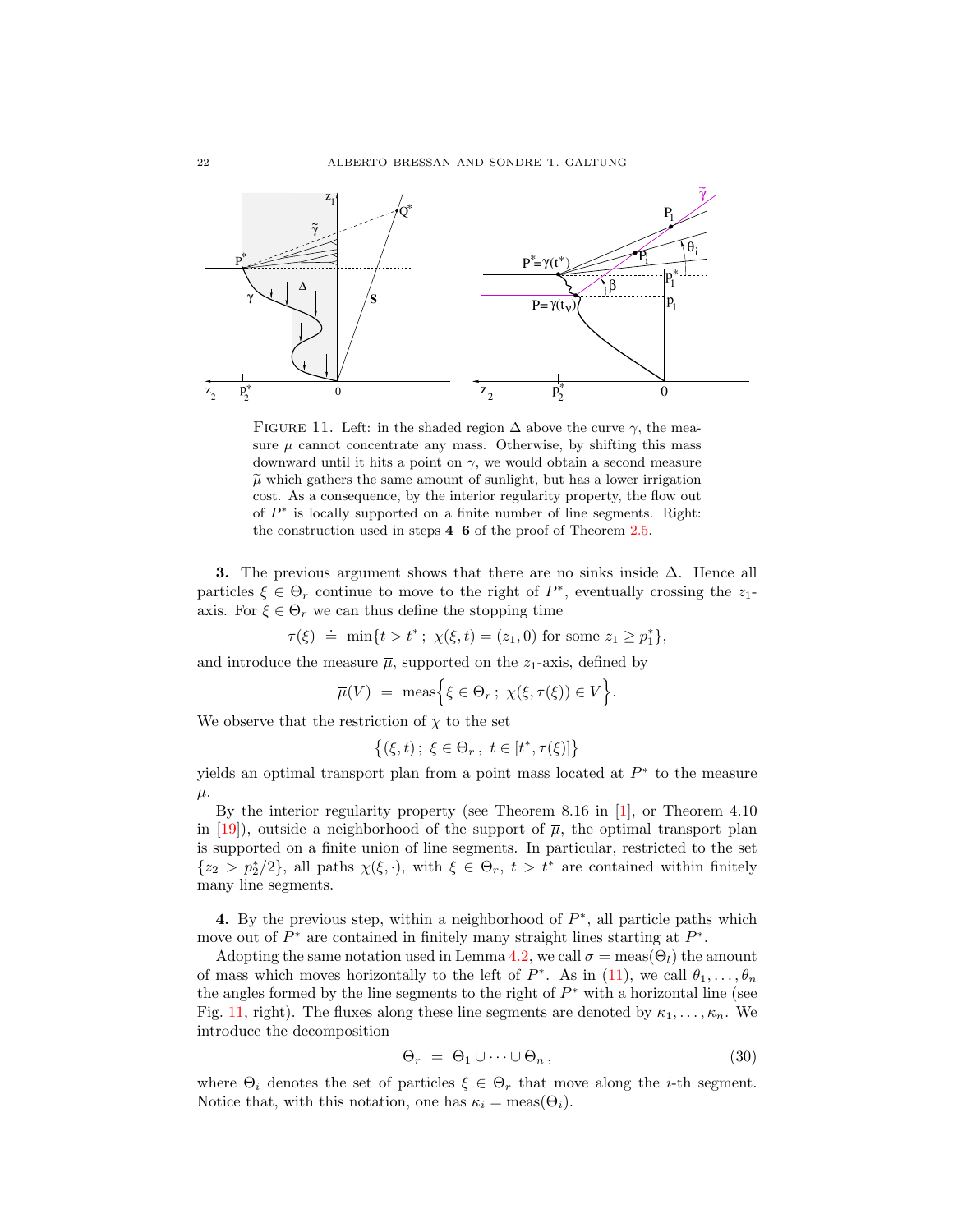We recall that, by Lemma [3.5,](#page-13-1) all particle paths  $\chi(\xi, t)$ ,  $\xi \in \Theta_r$ , lie below the segment  $\gamma^*$  with endpoints  $P^*$ ,  $Q^*$ . This implies that all angles  $\theta_1, \ldots, \theta_n$  are strictly smaller than  $\frac{\pi}{2} - \theta_0$ . By the assumption [\(17\)](#page-4-3), we are led to consider two cases.

CASE 1:  $1/2 \leq \alpha \leq 1$  and  $0 \leq \theta_1 < \pi/2$ , CASE 2:  $0 < \alpha < 1/2$  and

$$
\cos \theta_1 > \cos \left(\frac{\pi}{2} - \theta_0\right) = \sin \theta_0 \ge 1 - 2^{2\alpha - 1}.\tag{31}
$$

**5.** In this step, under the assumption that  $p_2^* > 0$ , we construct a competing measure  $\tilde{\mu}$ . Using Lemma [4.2,](#page-17-1) this will eventually allow us to conclude that the measure  $\mu$  is not optimal.

For  $t < t^*$ , consider the unit vector

$$
\mathbf{w}(t) = \frac{\gamma(t) - \gamma(t^*)}{|\gamma(t) - \gamma(t^*)|}.
$$

By compactness, there exists an increasing sequence  $t_{\nu} \to t^*$  – such that

<span id="page-22-0"></span>
$$
\lim_{\nu \to \infty} \mathbf{w}(t_{\nu}) = \overline{\mathbf{w}}, \tag{32}
$$

for some unit vector  $\overline{\mathbf{w}} = (\overline{w}_1, \overline{w}_2)$ , with  $\overline{w}_1 \leq 0$ ,  $\overline{w}_2 \leq 0$ . Call  $\theta_a \in [0, \pi/2]$  the angle between  $\overline{w}$  and a horizontal line.

In connection with the masses  $\sigma, \kappa_1, \ldots, \kappa_n$  and the angles  $\theta_1, \ldots, \theta_n$  defined above, we now choose an angle  $\beta > \theta_1$ , sufficiently close to  $\theta_1$ , so that the conclusion of Lemma [4.2](#page-17-1) holds. In particular, by Remark [4](#page-19-1) the inequality [\(23\)](#page-19-0) holds.

Next, we choose  $\nu \geq 1$  sufficiently large (its precise value will be determined later), and consider the point  $P = (p_1, p_2) = \gamma(t_\nu)$ . Again referring to Fig. [11,](#page-21-0) right, we denote by  $\tilde{\gamma}$  the straight line through P, forming an angle  $\beta$  with a horizontal line. As in Lemma [4.2,](#page-17-1) we denote by  $P_1, \ldots, P_n$  the points where  $\tilde{\gamma}$  intersects the line segments through  $P^*$ , forming angles  $0 \leq \theta_n < \cdots < \theta_1$  with a horizontal line. A new measure  $\tilde{\mu}$  and a new irrigation plan  $\tilde{\chi}$  are now defined as follows.

• The measure  $\tilde{\mu}$  is obtained from  $\mu$  by vertically shifting all the mass located on the horizontal line to the left of  $P^*$  downward on the horizontal line to the left of P. More precisely,  $\tilde{\mu}$  is the push-forward of  $\mu$  by the map

$$
\phi(z_1, z_2) = \begin{cases} (p_1, z_2) & \text{if } z_1 = p_1^*, \ z_2 > p_2^*, \\ (z_1, z_2) & \text{otherwise.} \end{cases}
$$

- Recalling [\(26\)](#page-20-3), for  $\xi \notin \Theta^*$  we simply set  $\tilde{\chi}(\xi, t) = \chi(\xi, t)$  for all  $t \geq 0$ .
- Particles  $\xi \in \Theta_l$  move along the path  $\gamma$  up to the point P. Then the move horizontally to the left of P, stopping at a point  $\tilde{\chi}(\xi, T(\xi))$  on the same vertical line as  $\chi(\xi, T(\xi))$ .
- Particles  $\xi \in \Theta_r$  move along the path  $\gamma$  up to the point P. Then they move along  $\widetilde{\gamma}$  until they reach the corresponding points  $P_1, \ldots, P_n$ . Afterwards, the remaining portions of their trajectories are exactly as before.

**6.** By construction we have  $S^{\mathbf{n}}(\tilde{\mu}) = S^{\mathbf{n}}(\mu)$ . To analyze the cost of the new irritation plan  $\tilde{\kappa}$  consider the set irrigation plan  $\tilde{\chi}$ , consider the set

$$
\Theta_{\nu}^{\dagger} \doteq \{\xi \in \Theta \setminus \Theta^* \, ; \, \chi(\xi, t_{\nu}) = \gamma(t_{\nu}) = P\}.
$$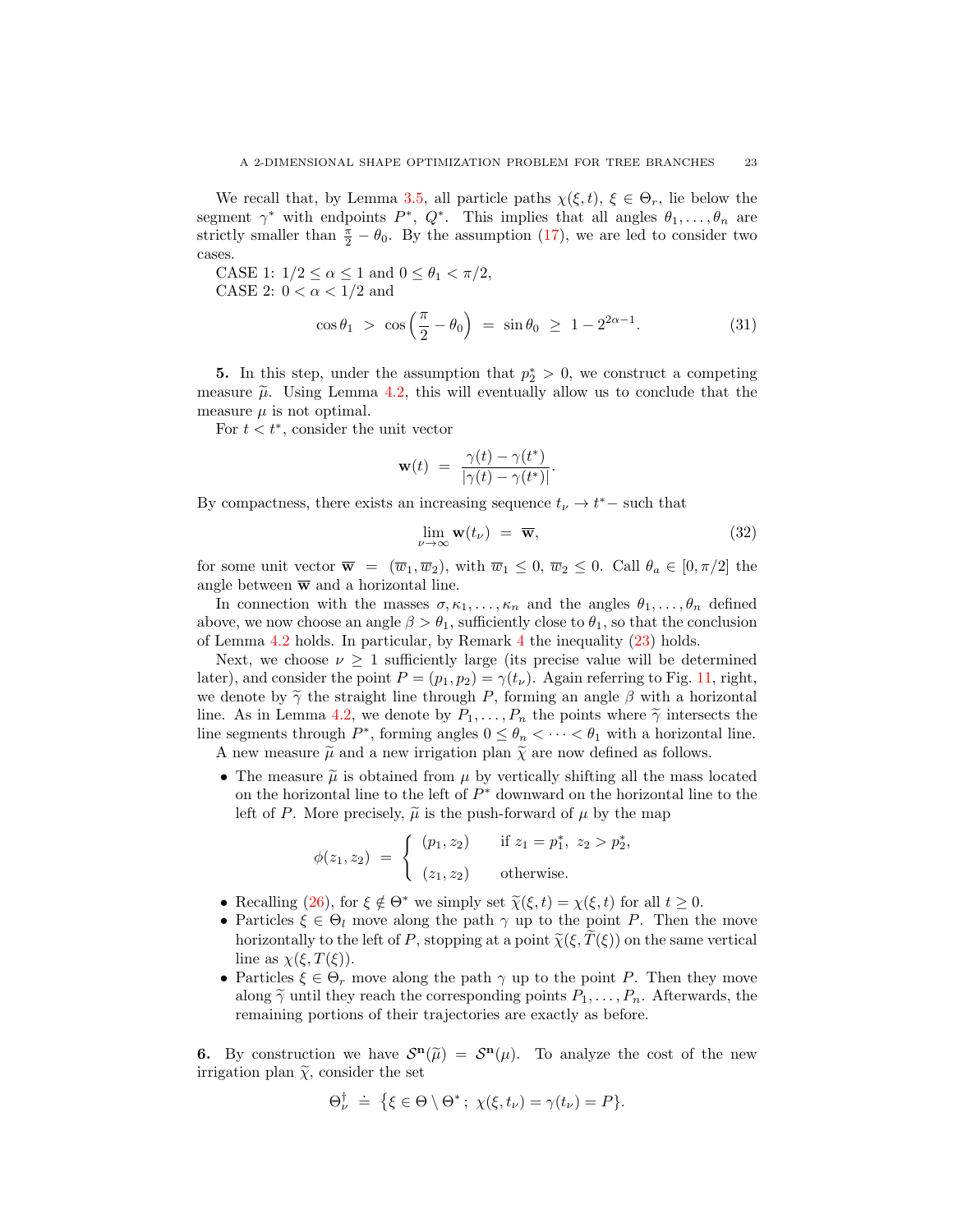This is the set of particles that go through  $P$ , but do not reach  $P^*$  afterwards: either they stop along  $\gamma$ , or they move to some other branch bifurcating from  $\gamma$ before reaching  $P^*$ .

We observe that, in the case where  $\Theta_{\nu}^{\dagger} = \emptyset$ , one can immediately apply Lemma [4.2](#page-17-1) and conclude

$$
\mathcal{I}^{\alpha}(\widetilde{\mu}) \leq \mathcal{E}^{\alpha}(\widetilde{\chi}) < \mathcal{E}^{\alpha}(\chi) = \mathcal{I}^{\alpha}(\mu). \tag{33}
$$

The following analysis will show that the same conclusion can still be reached, provided that  $P$  is sufficiently close to  $P^*$  and

<span id="page-23-1"></span>
$$
\delta_{\nu} \doteq \text{meas}(\Theta_{\nu}^{\dagger}) \tag{34}
$$

is sufficiently small. For future use, we observe that

$$
\lim_{\nu \to \infty} t_{\nu} = t^*, \qquad \lim_{\nu \to \infty} \delta_{\nu} = 0. \tag{35}
$$

We are now ready to estimate the difference between the two irrigation costs, in the general case.

(1) For  $\xi \notin \Theta^* \cup \Theta_{\nu}^{\dagger}$ , we have

<span id="page-23-0"></span>
$$
\chi(\xi, t) = \widetilde{\chi}(\xi, t), \qquad |\chi(\xi, t)|_{\chi} = |\widetilde{\chi}(\xi, t)|_{\widetilde{\chi}}
$$
(36)

for all  $t > 0$ . Hence these particles do not contribute to the difference in the transportation cost.

(2) For  $\xi \in \Theta_{\nu}^{\dagger}$ , the first identity in [\(36\)](#page-23-0) still holds for all  $t > 0$ . However, the second one holds only for  $t \notin [t_{\nu}, \tau(\xi)],$  where

$$
\tau(\xi) \ = \ \sup \{ t \in [t_{\nu}, T(\xi)]; \ \chi(\xi, t) = \gamma(t) \} \ < \ t^*
$$

is the time when the particle  $\xi$  either stops, or leaves the path  $\gamma$ . We estimate the difference

<span id="page-23-2"></span>
$$
A = \int_{\Theta_{\nu}^{\dagger}} \int_{t_{\nu}}^{\tau(\xi)} \left( \left| \widetilde{\chi}(\xi, t) \right|_{\widetilde{\chi}}^{\alpha - 1} - \left| \chi(\xi, t) \right|_{\chi}^{\alpha - 1} \right) dt d\xi
$$
  
 
$$
\leq \int_{\Theta_{\nu}^{\dagger}} \int_{t_{\nu}}^{\tau(\xi)} \left| \widetilde{\chi}(\xi, t) \right|_{\widetilde{\chi}}^{\alpha - 1} dt d\xi \leq \left[ \text{meas}(\Theta_{\nu}^{\dagger}) \right]^{\alpha} \cdot (t^* - t_{\nu}). \tag{37}
$$

(3) It remains to estimate the difference in the cost for transporting particles  $\xi \in \Theta^*$ , namely

$$
B \doteq \int_{\Theta^*} \left( \int_0^{\widetilde{T}(\xi)} \left| \widetilde{\chi}(\xi, t) \right|_{\widetilde{\chi}}^{\alpha - 1} dt - \int_0^{T(\xi)} \left| \chi(\xi, t) \right|_{\chi}^{\alpha - 1} dt \right) d\xi. \tag{38}
$$

The estimate of  $B$  is based on the following observation. If the portion of the curve  $\gamma$  between P and  $P^*$  were a straight segment, and if on this segment the multiplicity were constantly equal to  $\sigma + \kappa$ , then we could use Lemma [4.2](#page-17-1) and Remark [4.](#page-19-1) By [\(23\)](#page-19-0) we could thus conclude

<span id="page-23-3"></span>
$$
B \le -c_0 |P_1 - P^*|.
$$
 (39)

In the general case, recalling [\(34\)](#page-23-1), the multiplicity along  $\gamma$  is estimated by

$$
\sigma + \kappa \leq |\gamma(t)|_{\chi} \leq \sigma + \kappa + \delta_{\nu} \quad \text{for all } t \in [t_{\nu}, t^*].
$$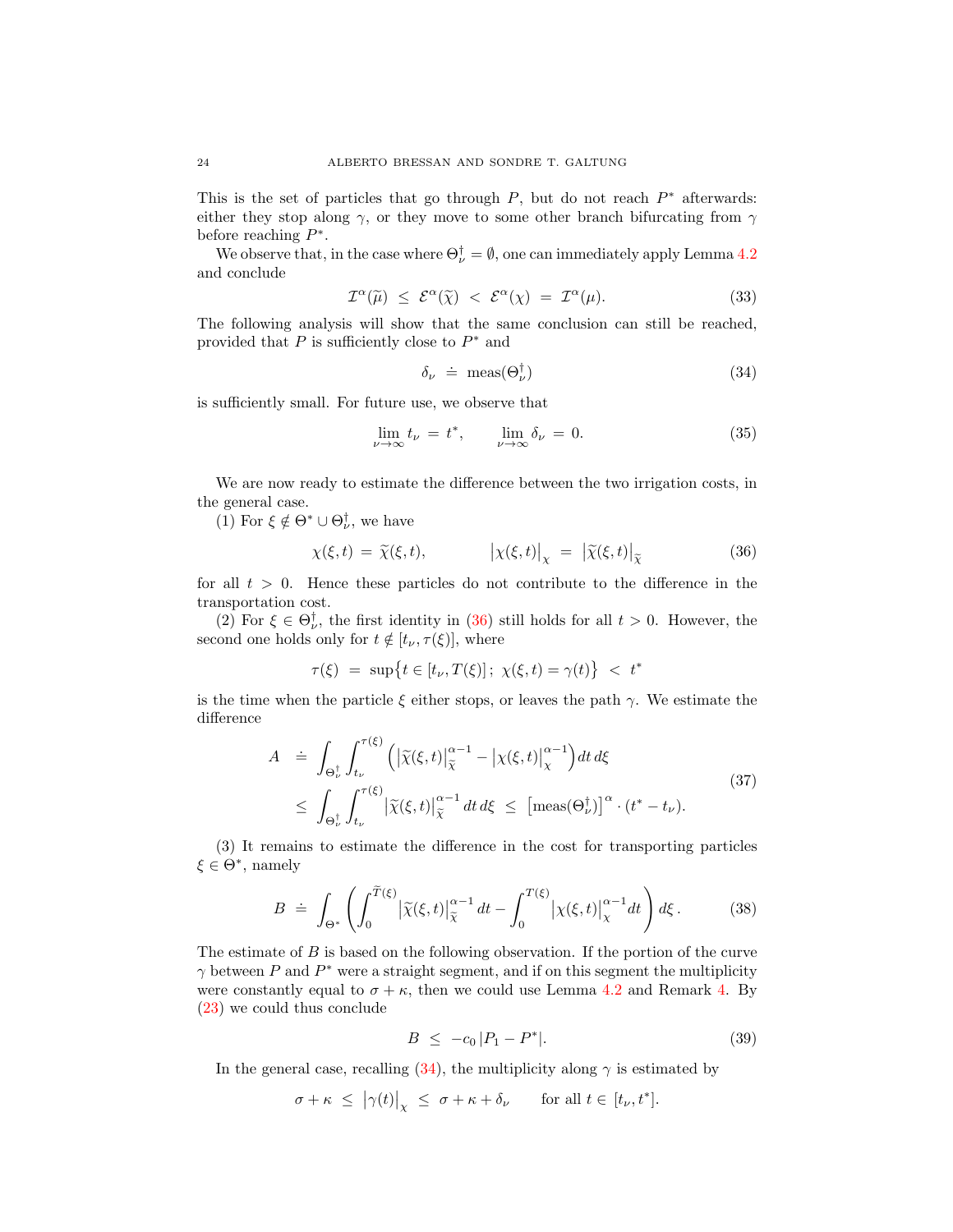The presence of the additional particles  $\xi \in \Theta_{\nu}^{\dagger}$  increases the multiplicity and hence reduces the cost of  $\chi$ . The amount by which this cost is reduced can be bounded above by

<span id="page-24-1"></span>
$$
\int_{\Theta^*} \int_{t_\nu}^{t^*} \left[ (\sigma + \kappa)^{\alpha - 1} - (\sigma + \kappa + \delta_\nu)^{\alpha - 1} \right] dt d\xi
$$
\n
$$
= \left[ (\sigma + \kappa)^{\alpha - 1} - (\sigma + \kappa + \delta_\nu)^{\alpha - 1} \right] (\sigma + \kappa) (t^* - t_\nu).
$$
\n(40)

On the other hand, the fact that the curve  $\gamma$  is not necessarily a straight line increases the cost of  $\chi$  in an amount which is bounded below by

<span id="page-24-2"></span>
$$
(\sigma + \kappa) \cdot (\sigma + \kappa + \delta_{\nu})^{\alpha - 1} \cdot ((t^* - t_{\nu}) - |P^* - P|).
$$
 (41)

Combining all the previous observations, from  $(37)$ ,  $(39)$ ,  $(40)$ , and  $(41)$ , we conclude

<span id="page-24-3"></span>
$$
\mathcal{E}^{\alpha}(\tilde{\chi}) - \mathcal{E}^{\alpha}(\chi) \leq \delta_{\nu}^{\alpha}(t^{*} - t_{\nu}) - c_{0}|P_{1} - P^{*}|
$$
  
+ 
$$
\left[ (\sigma + \kappa)^{\alpha - 1} - (\sigma + \kappa + \delta_{\nu})^{\alpha - 1} \right] (\sigma + \kappa) (t^{*} - t_{\nu}) \qquad (42)
$$

$$
-(\sigma + \kappa) \cdot (\sigma + \kappa + \delta_{\nu})^{\alpha - 1} \cdot \left( (t^{*} - t_{\nu}) - |P^{*} - P| \right).
$$

We claim that, for some choice of  $\nu \geq 1$  large enough, the right hand side of [\(42\)](#page-24-3) becomes negative, thus contradicting the optimality of the measure  $\mu$ . We consider two cases.

CASE 1:  $(t^* - t_\nu) \leq 2|\gamma(t_\nu) - P^*|$  for infinitely many integers  $\nu \geq 1$ . When this inequality holds, [\(42\)](#page-24-3) yields

<span id="page-24-4"></span>
$$
\mathcal{E}^{\alpha}(\tilde{\chi}) - \mathcal{E}^{\alpha}(\chi) \le 2\delta_{\nu}^{\alpha} |\gamma(t_{\nu}) - P^*| - c_0|P_1 - P^*| + \left[ (\sigma + \kappa)^{\alpha - 1} - (\sigma + \kappa + \delta_{\nu})^{\alpha - 1} \right] \cdot 2(\sigma + \kappa) |\gamma(t_{\nu}) - P^*|.
$$
\n(43)

We now observe that the limit  $(32)$  implies an inequality of the form

$$
|\gamma(t_{\nu}) - P^*| \leq C|P_1 - P^*|,
$$

for a suitable constant C and all  $\nu$  sufficiently large. Therefore, as  $\delta_{\nu} \to 0$ , it is clear that the right hand side of [\(43\)](#page-24-4) becomes negative. This contradicts the optimality of  $\mu$ .

CASE 2:  $(t^* - t_\nu) \geq 2|\gamma(t_\nu) - P^*|$  for infinitely many integers  $\nu \geq 1$ . When this inequality holds, [\(42\)](#page-24-3) yields

<span id="page-24-5"></span>
$$
\mathcal{E}^{\alpha}(\tilde{\chi}) - \mathcal{E}^{\alpha}(\chi) \leq \delta_{\nu}^{\alpha}(t^{*} - t_{\nu}) + \left[ (\sigma + \kappa)^{\alpha - 1} - (\sigma + \kappa + \delta_{\nu})^{\alpha - 1} \right] (\sigma + \kappa) (t^{*} - t_{\nu})
$$

$$
- (\sigma + \kappa) \cdot (\sigma + \kappa + \delta_{\nu})^{\alpha - 1} \cdot \frac{1}{2} (t^{*} - t_{\nu}). \tag{44}
$$

When  $\delta_{\nu}$  is sufficiently small, the right hand side of [\(44\)](#page-24-5) becomes negative. Once again, this contradicts the optimality of  $\mu$ .

<span id="page-24-0"></span>5. The case  $d = 2$ ,  $\alpha = 0$ . We give here a proof of Theorem [2.6.](#page-6-1)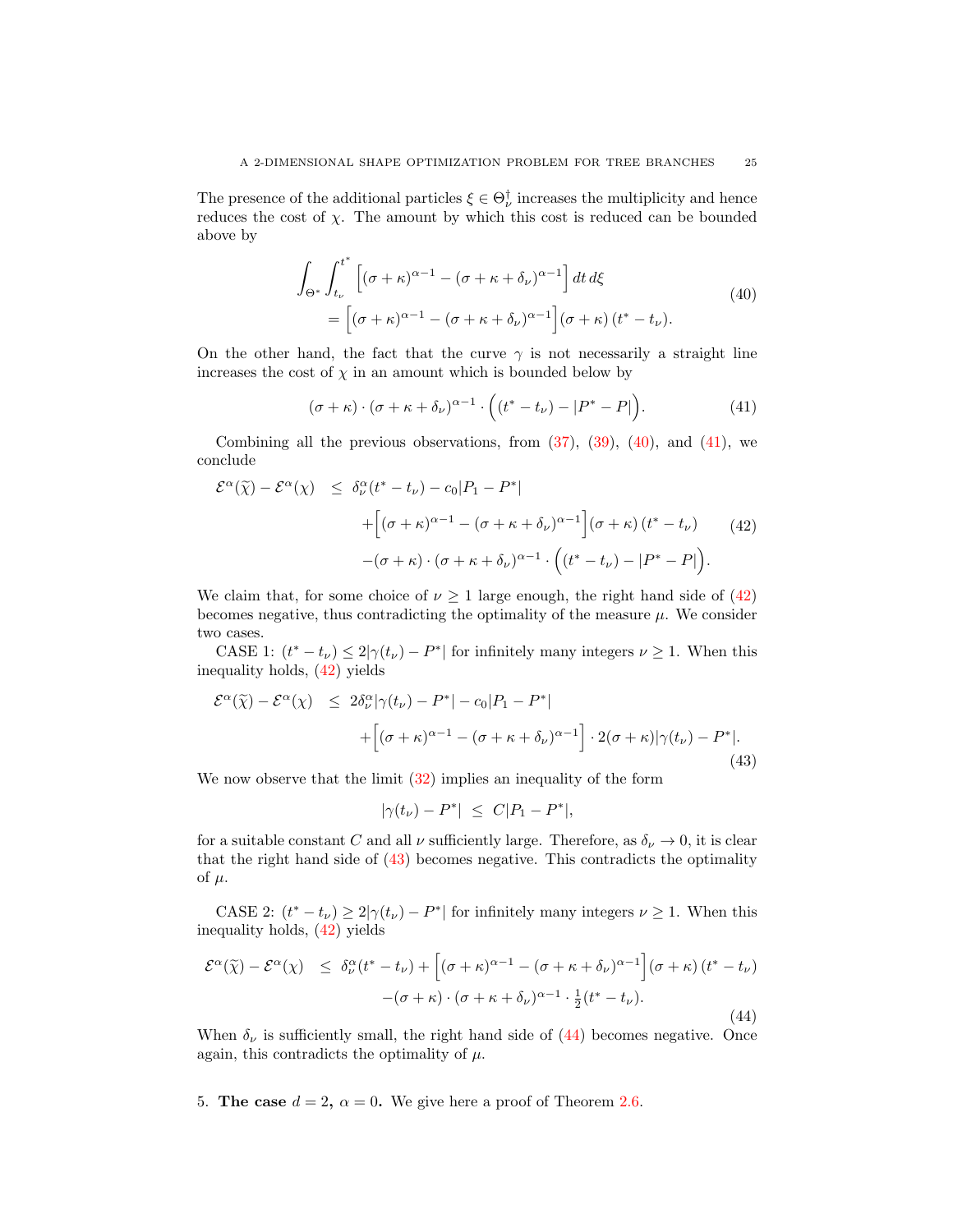**1.** Assume that there exists a unit vector  $\mathbf{w}^* \in \mathbb{R}^2$  such that

$$
K = \int_{\mathbf{n} \in S^1} \left| \langle \mathbf{w}^*, \mathbf{n} \rangle \right| \eta(\mathbf{n}) \, d\mathbf{n} > c.
$$

Let  $\mathbf{v} = (\cos \beta, \sin \beta)$  be a unit vector perpendicular to  $\mathbf{w}^*$ , with  $\beta \in [0, \pi]$ . Let  $\mu$ be the measure supported on the segment  $\{r\mathbf{v}; r \in [0,\ell]\},\$  with constant density  $\lambda$ w.r.t. 1-dimensional Lebesgue measure.

Then the payoff achieved by  $\mu$  is estimated by

<span id="page-25-1"></span>
$$
\mathcal{S}^{\eta}(\mu) - c\mathcal{I}^{0}(\mu) = \ell \cdot \int_{S^{1}} \left( 1 - \exp\left\{ -\frac{\lambda}{|\langle \mathbf{w}^{*}, \mathbf{n} \rangle|} \right\} \right) \left| \langle \mathbf{w}^{*}, \mathbf{n} \rangle \right| \eta(\mathbf{n}) d\mathbf{n} - c\ell
$$
  
\n
$$
\geq \ell \cdot (1 - e^{-\lambda}) \int_{S^{1}} \left| \langle \mathbf{w}^{*}, \mathbf{n} \rangle \right| \eta(\mathbf{n}) d\mathbf{n} - c\ell
$$
  
\n
$$
= \left[ (1 - e^{-\lambda}) K - c \right] \ell.
$$
 (1)

By choosing  $\lambda > 0$  large enough, the first factor on the right hand side of [\(1\)](#page-25-1) is strictly positive. Hence, by increasing the length  $\ell$ , we can render the payoff arbitrarily large.

**2.** Next, assume that  $K \leq c$ . Consider any Lipschitz curve  $s \mapsto \gamma(s)$ , parameterized by arc-length  $s \in [0, \ell]$ . Then, for any measure  $\mu$  supported on  $\gamma$ , the total amount of sunlight from the direction **n** captured by  $\mu$  satisfies the estimate

$$
\mathcal{S}^{\mathbf{n}}(\mu) \ \leq \ \int_0^\ell \left| \langle \dot{\gamma}(s)^\perp, \, \mathbf{n} \rangle \right| ds.
$$

Indeed, it is bounded by the length of the projection of  $\gamma$  on the line  $E_{\mathbf{n}}^{\perp}$  perpendicular to n. Integrating over the various sunlight directions, one obtains

$$
\mathcal{S}^{\eta}(\mu) \ \leq \ \int_0^{\ell} \int_{S^1} \left| \langle \dot{\gamma}(s)^{\perp}, \, \mathbf{n} \rangle \right| \eta(\mathbf{n}) \, d\mathbf{n} \, ds \ \leq \ K \, \ell.
$$

More generally,  $\mu = \sum_i \mu_i$  can be the sum of countably many measures supported on Lipschitz curves  $\gamma_i$ . In this case, since the sunlight functional is sub-additive, one has

$$
\mathcal{S}^{\eta}(\mu) \ \leq \ \sum_{i} \mathcal{S}^{\eta}(\mu_i) \ \leq \ \sum_{i} K \ell_i \, .
$$

Hence

$$
S^{\eta}(\mu) - c\mathcal{I}^{0}(\mu) \leq \sum_{i} K\ell_{i} - c\sum_{i} \ell_{i} \leq 0.
$$

This concludes the proof of case (ii) in Theorem [2.6.](#page-6-1)

<span id="page-25-0"></span>6. Concluding remarks. We first clarify the role of the assumption [\(17\)](#page-4-3), used in Theorem [2.5](#page-4-0) when  $0 < \alpha < 1/2$ .

Consider the problem of irrigating two masses  $M_0, M_1 > 0$  from the origin. Then, as shown in Fig. [12,](#page-27-0) left, the optimal bifurcation angle satisfies

$$
\cos \theta = \frac{1 - \lambda^{2\alpha} - (1 - \lambda)^{2\alpha}}{2\lambda^{\alpha}(1 - \lambda)^{\alpha}}, \qquad \lambda = \frac{M_0}{M_0 + M_1}.
$$
 (1)

 $\Box$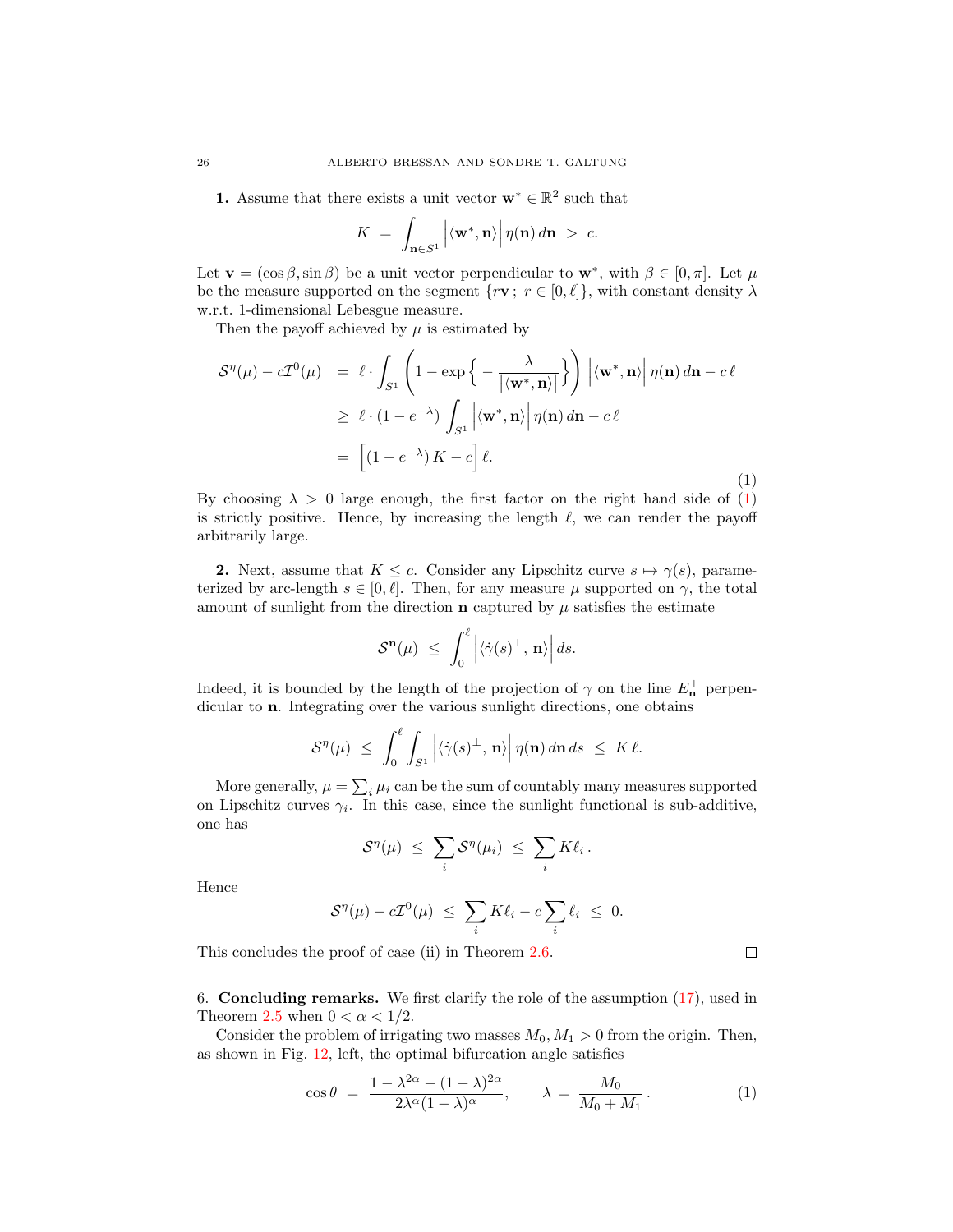For a proof, see Lemma 12.2 of [\[1\]](#page-28-2). As a consequence, we have the implications

$$
\frac{1}{2} < \alpha \le 1 \qquad \Longrightarrow \qquad \cos \theta \in ]0, 2^{2\alpha - 1} - 1],
$$
  
\n
$$
\alpha = \frac{1}{2} \qquad \Longrightarrow \qquad \cos \theta = 0,
$$
  
\n
$$
0 < \alpha < \frac{1}{2} \qquad \Longrightarrow \qquad \cos \theta \in [2^{2\alpha - 1} - 1, 0].
$$

Notice that  $\cos \theta = 2^{2\alpha - 1} - 1$  when  $M_0 = M_1$  and hence  $\lambda = 1/2$ . As a consequence, regardless of the relative sizes of  $M_0, M_1$ , we have:

- When  $\alpha \geq 1/2$ , a bifurcation with an angle  $\theta > \pi/2$  cannot be optimal.
- When  $\alpha < 1/2$ , a bifurcation with an angle  $\theta$  such that  $\cos \theta < 2^{2\alpha-1} 1$ cannot be optimal.

This is the underlying motivation for the assumption [\(17\)](#page-4-3), repeatedly used in the proofs. Notice that a similar assumption [\(12\)](#page-18-0) was introduced in Lemma [4.1.](#page-15-3)

It is interesting to speculate whether the conclusion of Theorem [2.5](#page-4-0) may still hold when  $\alpha < 1/2$  while the angle  $\theta_0 > 0$  is arbitrarily small. Consider any measure  $\mu$  supported on the two half-lines  $\Gamma_0 \cup \Gamma_1$  as shown in Fig. [12,](#page-27-0) right. The necessary conditions derived for the problem [\(18\)](#page-5-0) allow us to compute the total mass concentrated by the measure  $\mu$  on each of these half-lines. Indeed, according to  $(26)$  and  $(27)$ , we have

$$
M_0 \doteq \mu(\Gamma_0) = \left(\frac{\sin \theta_0}{c}\right)^{1/\alpha}, \qquad M_1 = \mu(\Gamma_1) = \left(\frac{1}{c}\right)^{1/\alpha}.
$$
 (2)

Therefore

<span id="page-26-1"></span>
$$
\lambda = \frac{M_0}{M_0 + M_1} = \frac{(\sin \theta_0)^{1/\alpha}}{1 + (\sin \theta_0)^{1/\alpha}}, \qquad \sin \theta_0 = \frac{\lambda^{\alpha}}{(1 - \lambda)^{\alpha}}.
$$
 (3)

In order for this configuration to be optimal, a necessary condition is

<span id="page-26-0"></span>
$$
\cos \theta = \frac{1 - \lambda^{2\alpha} - (1 - \lambda)^{2\alpha}}{2\lambda^{\alpha} (1 - \lambda)^{\alpha}} \ge \cos \left( \theta_0 + \frac{\pi}{2} \right) = -\sin \theta_0.
$$
 (4)

Indeed, if [\(4\)](#page-26-0) fails, a better configuration could be constructed as shown in Fig. [12,](#page-27-0) right. Here A and B are points along  $\Gamma_0$  and  $\Gamma_1$  respectively, at distance  $\varepsilon > 0$ from the origin, while  $P$  is a suitable point such that the angle between  $PA$  and  $PB$  equals  $\theta$ . To uniquely determine P, we again refer to the necessary conditions in Lemma 12.2 of [\[1\]](#page-28-2). Replacing the segments  $0\overline{A}$  and  $0\overline{B}$  with the three segments  $0P$ ,  $PA$ , and  $PB$ , we can obtain a new configuration where the transportation cost is reduced by  $\mathcal{O}(1) \cdot \varepsilon$ , while keeping the same value of the sunlight functional. Therefore, our initial configuration where the measure  $\mu$  is supported on  $\Gamma_0 \cup \Gamma_1$ would not be optimal.

The inequality [\(4\)](#page-26-0) is precisely what is needed to rule out this possibility. Namely, if [\(4\)](#page-26-0) holds, then the point P cannot lie inside the sector bounded by  $\Gamma_0$  and  $\Gamma_1$ . Recalling  $(3)$ , we can write  $(4)$  in the form

$$
\frac{1-\lambda^{2\alpha}-(1-\lambda)^{2\alpha}}{2\lambda^\alpha(1-\lambda)^\alpha}~\geq~-\frac{\lambda^\alpha}{(1-\lambda)^\alpha}\,.
$$

Equivalently:

<span id="page-26-2"></span>
$$
\phi(\lambda) = (1 - \lambda)^{2\alpha} - \lambda^{2\alpha} - 1 \leq 0.
$$
\n(5)

We observe that  $\phi(0) = 0$  while  $\phi(1) = -2$ . In addition,

$$
\phi'(\lambda) = -2\alpha[(1-\lambda)^{2\alpha-1} + \lambda^{2\alpha-1}] < 0
$$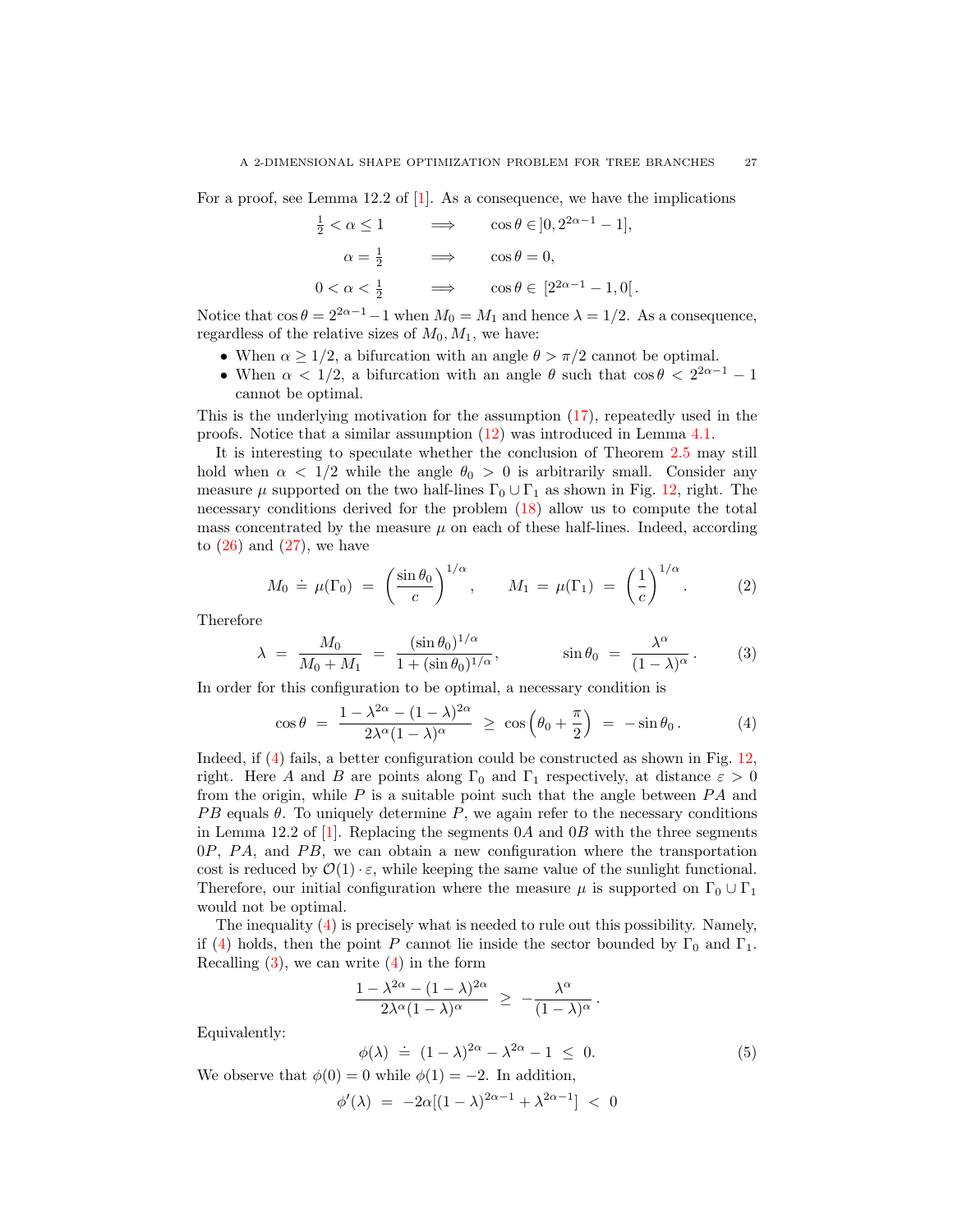for  $0 < \lambda < 1$ . This implies that  $\phi(\lambda) < 0$  for  $0 < \lambda < 1$ . Therefore, the necessary conditions for optimality [\(4\)](#page-26-0) are always satisfied, even when the angle  $\theta_0$  is very small.



<span id="page-27-0"></span>FIGURE 12. Changing the transport plan, when  $\theta_0 > 0$  is very small. If in the irrigation problem the bifurcation angle satisfies  $\theta > \theta_0 + \frac{\pi}{2}$ , then the original configuration, where all the mass is supported along  $\Gamma_0 \cup \Gamma_1$ , would not be optimal. The analysis at  $(5)$  shows that this situation never happens.

We conclude this paper by discussing possible extensions of our results.

(I) Motivated by the previous analysis, we conjecture that the conclusion of Theorem [2.5](#page-4-0) remains valid even without the assumption [\(17\)](#page-4-3). Namely, for all  $0 < \alpha < 1/2$  and every  $\theta_0 \in [0, \pi/2]$ , the optimal measure  $\mu$  is still supported on the union of the two rays  $\Gamma_0 \cup \Gamma_1$ . To achieve a proof, however, an additional argument will be needed. More specifically, the assumption  $(12)$  in Lemma [4.1](#page-15-3) can be removed only by imposing some additional restriction on the value of  $\lambda = \frac{\sigma}{\kappa + \sigma} \in [0, 1]$ . Our construction in Section 4, however, does not yield such information.

(II) In Theorem [2.5](#page-4-0) it was assumed that sunlight comes from one single direction. In the case considered at [\(4\)](#page-1-1), where sunlight comes with varying intensity from different directions, one may conjecture that a similar result still holds true. This guess seems very reasonable if the support of the function  $\eta \in L^1(S^1)$  is contained within a small sector, say  $[\theta_0 - \delta, \theta_0 + \delta]$ . We remark, however, that proving such a result will require a substantially different approach. In the proof of Theorem [2.5,](#page-4-0) we repeatedly used the fact (highlighted in Remark [1\)](#page-2-4) that, shifting part of the mass of  $\mu$  along the direction **n** of sunlight, one obtains a new measure  $\tilde{\mu}$  which collects exactly the same amount of sunlight:  $S^n(\tilde{\mu}) = S^n(\mu)$ . This crucial property fails as soon as we replace  $S<sup>n</sup>$  with  $S<sup>\eta</sup>$ , allowing sunlight to come from different directions.

(III) It would be interesting to analyze the optimal branch configuration in three space dimensions. To fix ideas, assume that sunlight comes from the direction parallel to  $\mathbf{n} = (\cos \theta_0, 0, \sin \theta_0)$ , and call  $\mathbf{e} = (0, 0, 1)$  the unit vector in the vertical direction. Then it is easy to see that the optimal measure  $\mu$  must be supported within the convex closure of the two half-planes

 $\Gamma_0 \ \doteq \ \big\{ \mathbf{v} \in \mathbb{R}^3 \, ; \, \langle \mathbf{v}, \mathbf{n} \rangle \geq 0, \, \langle \mathbf{v}, \mathbf{e} \rangle = 0 \big\}, \quad \Gamma_1 \ \doteq \ \big\{ \mathbf{v} \in \mathbb{R}^3 \, ; \, \langle \mathbf{v}, \mathbf{n} \rangle = 0, \, \langle \mathbf{v}, \mathbf{e} \rangle \geq 0 \big\}.$ In addition, the Hausdorff measure of  $\text{Supp}(\mu)$  must be  $\geq 2$ . Otherwise, the collected sunlight would be  $S<sup>n</sup>(\mu) = 0$ . A challenging question is whether the support